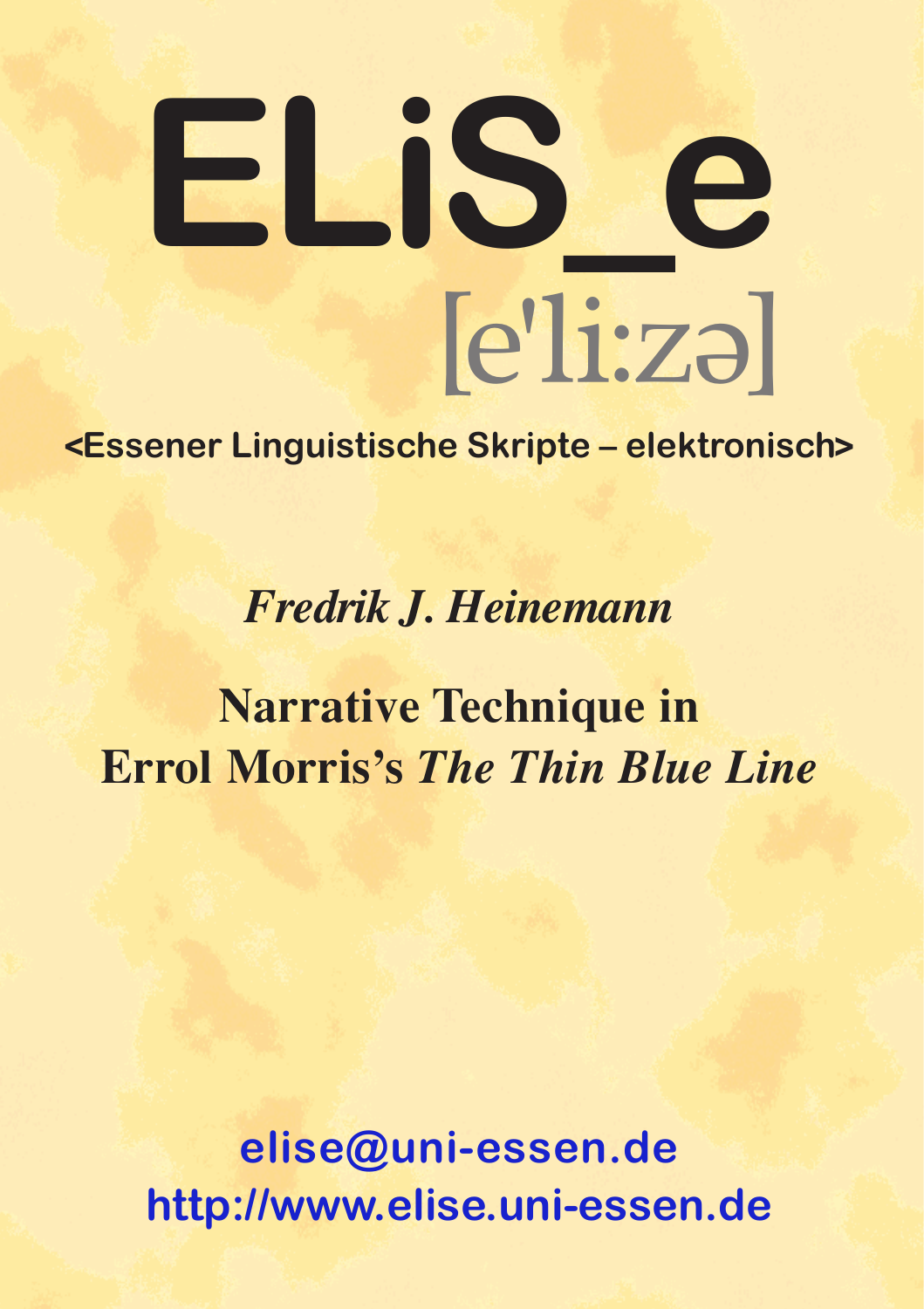Fredrik J. Heinemann Narrative Technique in Errol Morris's *The Thin Blue Line.* **ELiSe:** Essener Linguistische Skripte – elektronisch Jahrgang 2, Heft 1, 2002. Seite 43-72

#### **Fredrik J. Heinemann**

#### **Narrative Technique in Errol Morris's** *The Thin Blue Line*

For several semesters now in one of my advanced English language courses that I teach here at the Universität Gesamthochschule Essen, my students have been analyzing Errol Morris's cult documentary film *The Thin Blue Line* and writing short essays on topics developed from it. In the winter semester of 2001/02 each student received a video of the film (supplied in part from generous funding from Fachbereich 3) for home viewing in preparation for classroom discussion of several features that have proven difficult for students in the past, such as the dialects of the speakers—standard and non-standard Plains-southern American English (Wells 1982, 527)—the early parts of the film in which the identities and the purposes of the speakers are not yet clear, and the complex (and often non-traditional) narrative techniques employed by Morris in telling his story. In the course of the semester students gave short oral reports as prolegomena to their own written essays (for example, structure, character development, the musical score, and so on). In view of the well-documented interests in internationalism of the recipient of these essays, it is worth mentioning, perhaps, that this group has comprised over the years a reasonably broad spectrum of European students hailing from Finland, France, Germany, Holland, Italy, Norway, Poland, Portugal, Russia, Spain, Turkey, and Ukraine. My present remarks are the result of the many discussions of the film held over several years with scores of such students, and I welcome the present opportunity to put to words some thoughts first aired in the classroom. My essay is a formalistic account of the rhetorical narrative devices Morris uses in arguing that the Randall Dale Adams was unjustly convicted of murder.

*The Thin Blue Line* recounts Adams's arrest, conviction, and death sentence (later reduced to life imprisonment) for the murder of a Dallas policeman, Robert Wood. Shortly after midnight on November 28, 1976, Wood and his partner, Officer Teresa Turko, stopped a car being driven without headlights, and as Wood walked up to the driver five gun shots fired from inside the car ended his young life, the car escaping into the darkness under a hail of Turko's bullets. Adams, on a stopover in Dallas with his brother on their way to California from Ohio, had unexpectedly found a job as a semiskilled laborer and had been working for six weeks or so when he was arrested in late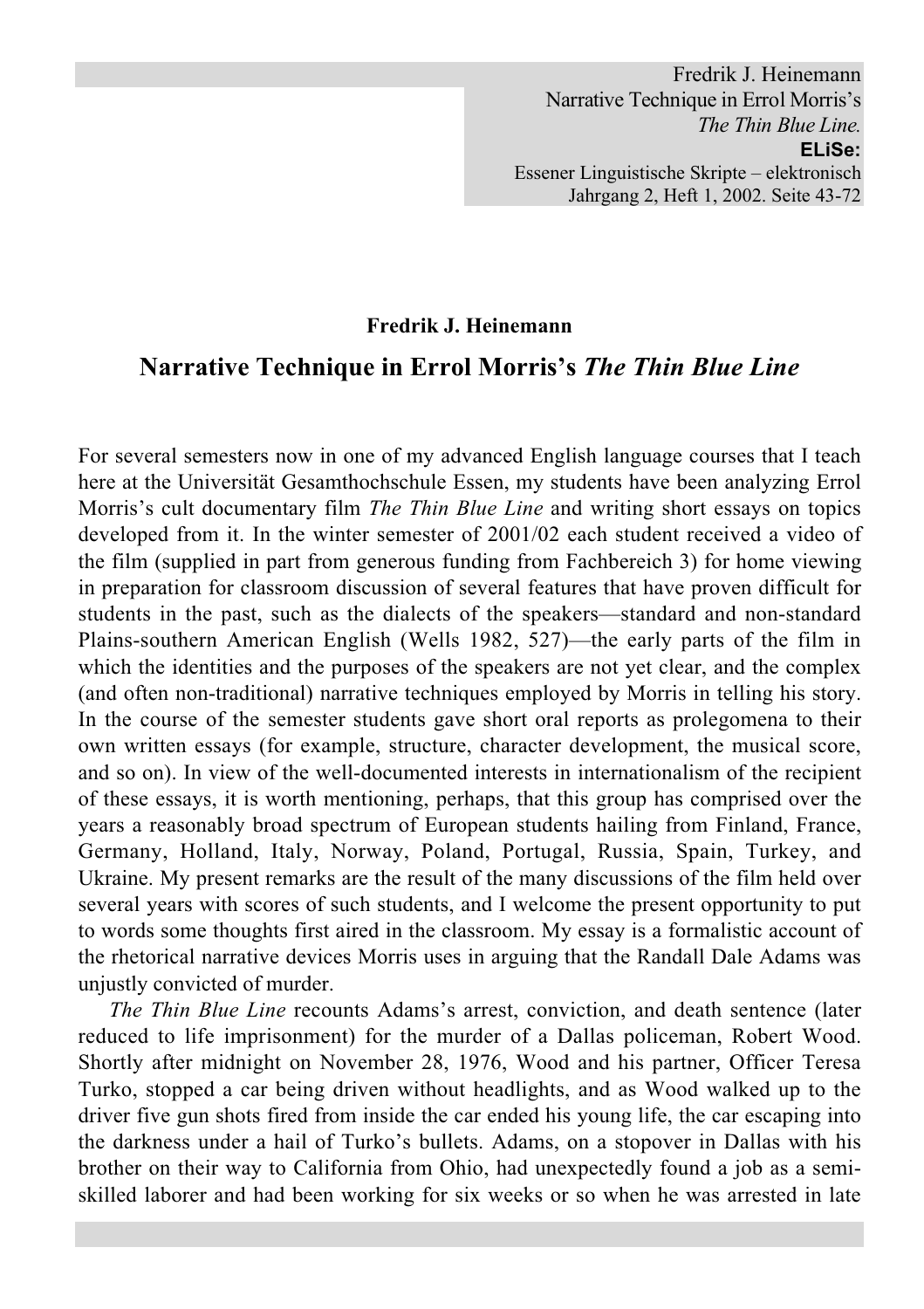December by the Dallas police acting on information provided by a Vidor, Texas, policeman, who had learned that David Harris, at the time a sixteen-year-old on juvenile probation facing additional serious criminal charges, had been bragging to his friends in Vidor that he had shot a Dallas policeman. Faced with prosecution for the crime, he recanted his boasts and fingered Adams; in exchange for prosecution immunity for the murder in Dallas and the charges pending in Vidor, Harris testified in court that slumped down in the passenger seat of the car, he had witnessed the murder. Adams was then convicted and sentenced to death in a sensational trial that has become notorious even in the annals of Texas jurisprudence (Bright 2000). Throughout the film Adams protests his innocence, insisting that Harris had dropped him off at his motel two or three hours before the shooting took place, whereas Harris at first blithely recounts his trial testimony, but then in the movie's final scene, a camera shot of a running audiotape recorder, virtually confesses to the crime. When the film appeared (1988) Adams was in prison following the Supreme Court's overturning of his death sentence (1980), which then on the recommendation of the Dallas County District Attorney was subsequently commuted to life imprisonment by the governor of Texas; Harris was on death row in Texas (where he remains to this day) for the shooting death of a Beaumont, Texas, man during an argument over a woman, thus capping a life of crime, violence, and repeated imprisonment. Largely as a result of the publicity generated by the film—widely credited with freeing an innocent man—Adams received a hearing in 1989 that reversed the original conviction and ordered his release from prison after almost thirteen years' incarceration. Subsequent to Dallas county's decision not to retry Adams, he has since written a book (Adams 1991) about his experiences in Texas, which complements, and sometimes contradicts, the film's version of events. $<sup>1</sup>$ </sup>

Also having speaking parts in the film are, in addition to the two principal figures, sixteen people who shed light on Adams's sad tale: three of the policemen who arrested and interrogated Adams (Gus Rose, Jackie Johnson, and Marshall Touchton), an internal

<sup>&</sup>lt;sup>1</sup> For example, Adams's account (in Adams 1991, 21-27) of his initial meeting with Harris differs in many details from the sketchier version presented in *The Thin Blue Line*; in the film according to Adams, Doctor Grigson states that he could work all day and creep all night, but in the book the doctor so testifying is named Holbrook (Adams 1991, 128), who died under somewhat mysterious circumstances in 1980 (Adams 1991, 194); moreover, Edith James, referred to in the book as Dennis White's co-counsel and in the film (by White) as "the lady lawyer," plays a prominent role in the film but in the book is merely mentioned once or twice in passing (Adams 1991, 44, 52), and her film account of how she came to be involved in the case (Adams approached her) finds no support in the book. As valuable as the book has proven in supplying background details not available in the film, *Adams v. Texas* is deficient in several respects—for example, it has no index, and it is hard to determine the date of any one event because dates are mentioned so seldom and are not carried forward. The Hoffers' decision, if indeed they made it, to have Adams tell his story in the first person was a mistake. *In Cold Blood*, *Oswald's Tale*, and *The Executioner's Song* are all powerful books about criminal conduct primarily because their authors experiment with narrative devices in presenting their accounts.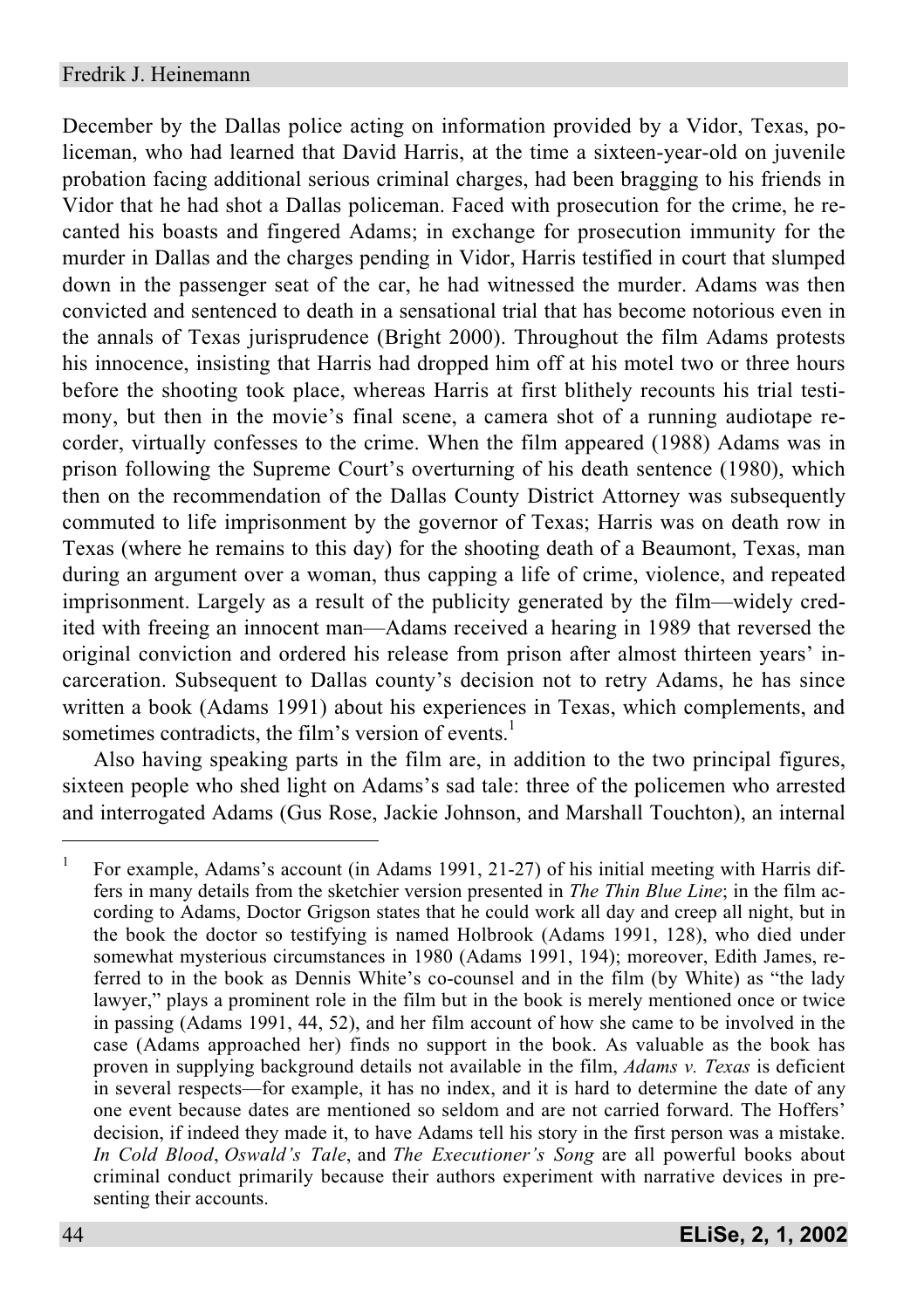affairs investigator for the Dallas police at the time of the investigation (Dale Holt), Adams's defense team (Edith James, Dennis White, and, on appeal, Melvyn Carson Bruder), the trial judge (Don Metcalfe), three witnesses for the prosecution (Emily Miller, her husband at the time, R. L. Miller, and Michael Randell), $^2$  a rebuttal witness questioning the Millers' integrity (Elba Carr), hometown friends of Harris's (Hootie Nelson, Dennis Johnson, and Floyd Jackson), and the Vidor police officer (Sam Kittrell) who brought Harris to the attention of the Dallas police. Some of these people still implicate Adams, while others steadfastly believe in his innocence; Harris is the only one of the film's participants who reverses testimony documented in 1977.

**2**

In essence a composite of dramatic, narrative, and expository elements at the service of an argument (Chatman 1990, 8), *The Thin Blue Line* exploits three innovative film techniques that give the film its special character. The first is the absence of a unified and framing narrative voice-over, traditional in documentary film, that might have guided the viewer through the twists and turns of its serpentine story line; in place of such a voice are the filmed interviews of the eighteen participants mentioned above, visible from just above the waist and looking directly into the camera, who hold forth on a variety of apparently unrelated topics in a seemingly impromptu manner. In appearing to be delivering spontaneous dramatic monologues that develop their own agendas, the talking busts are, in fact, answering questions and responding to points raised by an interlocutor (Morris) that the viewer never sees and only once, at the end of the film, hears.<sup>3</sup> In a meandering fashion these talking busts produce much of the factual information that the viewer requires in order to make sense of the film: the identities and roles of the speakers (where provided; some speakers are named only in the credits trailing the film), how Adams and Harris happened to be in Dallas at the time of the murder, the circumstances in which the shooting of Wood took place, whether Officer Turko did or did not follow correct police procedure at the crime scene, why Adams became a suspect, what the eye witnesses claimed to have seen, the evidence for believing that Harris was the killer, and so on. Thus in place of a traditional overriding vocal guide the talking busts comprise eighteen distinct and superficially unprivileged narrative voices that operate in the film much as multiple narrative perspectives function in a modernist novel, such as Faulkner's *As I Lay Dying*. Like any narrative technique, this one is grounded in certain phi-

<sup>&</sup>lt;sup>2</sup> At some time between the appearances of the film and Adams's book the marriage of the Millers was dissolved.

 $3$  According to Nick Paumgarten, Morris's interviewing technique "is unorthodox. He sits out of sight of the subject, in a curtained booth with a camera and a monitor, while the subject stands ten yards away, facing a customized device that Morris calls an 'interrotron.' Basically, the interrotron is a camera with a special screen that displays the live, disembodied image of Morris as he shouts out questions, makes funny faces, and orders his subjects to repeat things" (Paumgarten 2002, 36).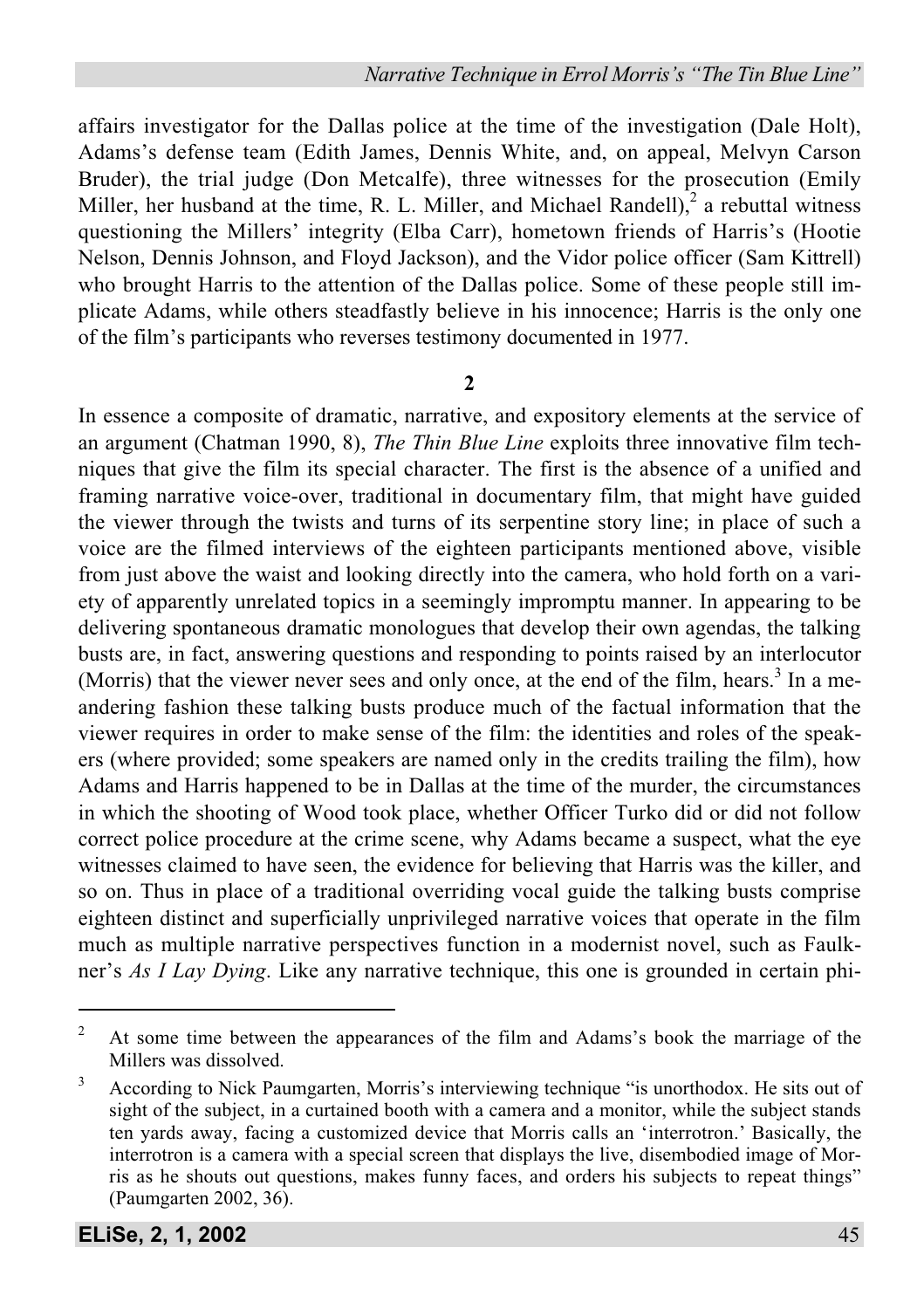losophical assumptions about the nature of narrative. Morris's decision to tell the story in the words of eighteen narrators who spontaneously compose their own scripts in the course of their interviews with him undoubtedly owes a lot to modern and postmodern theories of storytelling, especially those that stress the untidiness of reality, the belief that imposing order on the messy details of events as they happen in the real world is inevitably to distort this reality. Especially given the disputed details of the Randall Adams story, a traditional third-person limited or omniscient narrator professing objectivity in presenting the events of the story would belie this tale's basic nature, which in essence is, like any story, conditioned by a series of presuppositions and etiological premises. Thus, philosophically the solution is to present all of the available narrative perspectives that bear on the central events, those of all the participants who would agree to being interviewed, those involving the reports of newspapers, pictures and any other evidence relevant to the story. Significant here is also Morris's characterization (in the interview with Bill Moyers following the film's showing on PBS in the United States) of the movie's theme as "self-deception, about how we can convince ourselves that something is true, even though it isn't, about how our need to believe what we want to believe is a lot stronger than our need to seek the truth." Thus, the Randall Adams story is one that a single narrator, at least in a documentary film, would have difficulty in telling in all its complexity: Adams's story is composed, in this instance, of the actions and words of eighteen people involved in the real-life events of the story before, during and after his conviction. It is also the story of these participants' filmed recollections of those accounts that had sealed Adams's fate before Morris's intervention.

The second non-traditional feature that Morris introduced into the film is the biased reenactment—which uses hired actors to play the roles of various real persons involved in the Adams saga—of three scenes crucial to the case against Adams: the murder scene, the interrogation scene, and the drive-in movie scene. The first of these is the most elaborately presented scene (fifteen reenactments), which establishes the indisputable fact that a murder took place, but questions virtually every other detail mentioned by the seven talking busts who reconstruct the shooting. Again and again we are taken through the differing versions of the crime: first, in the impersonal and multiple point-of-view version three minutes into the film; second, as reconstructed by Officer Holt on the basis of crime-scene forensic evidence and Officer Turko's reports; third, briefly, by Dallas police detective Jackie Johnson; fourth, by the four eyewitnesses (Harris, the Millers, and Michael Randell); and fifth by Adams in summarizing Turko's courtroom testimony and her contradictory report immediately after the accident, and finally by Harris in an account in which he virtually confesses he alone committed the crime. As Morris (in the Moyers interview) characterizes these reenactments, they do not purport to show what really happened but rather to demonstrate that the eyewitness accounts are lies. The second reenactment scene (The Interrogation) creates a heavily biased and unflattering picture, based entirely upon Adams's account, of the Dallas police's interrogation methods, including improper inducement, oppression, and assault. The third scene, showing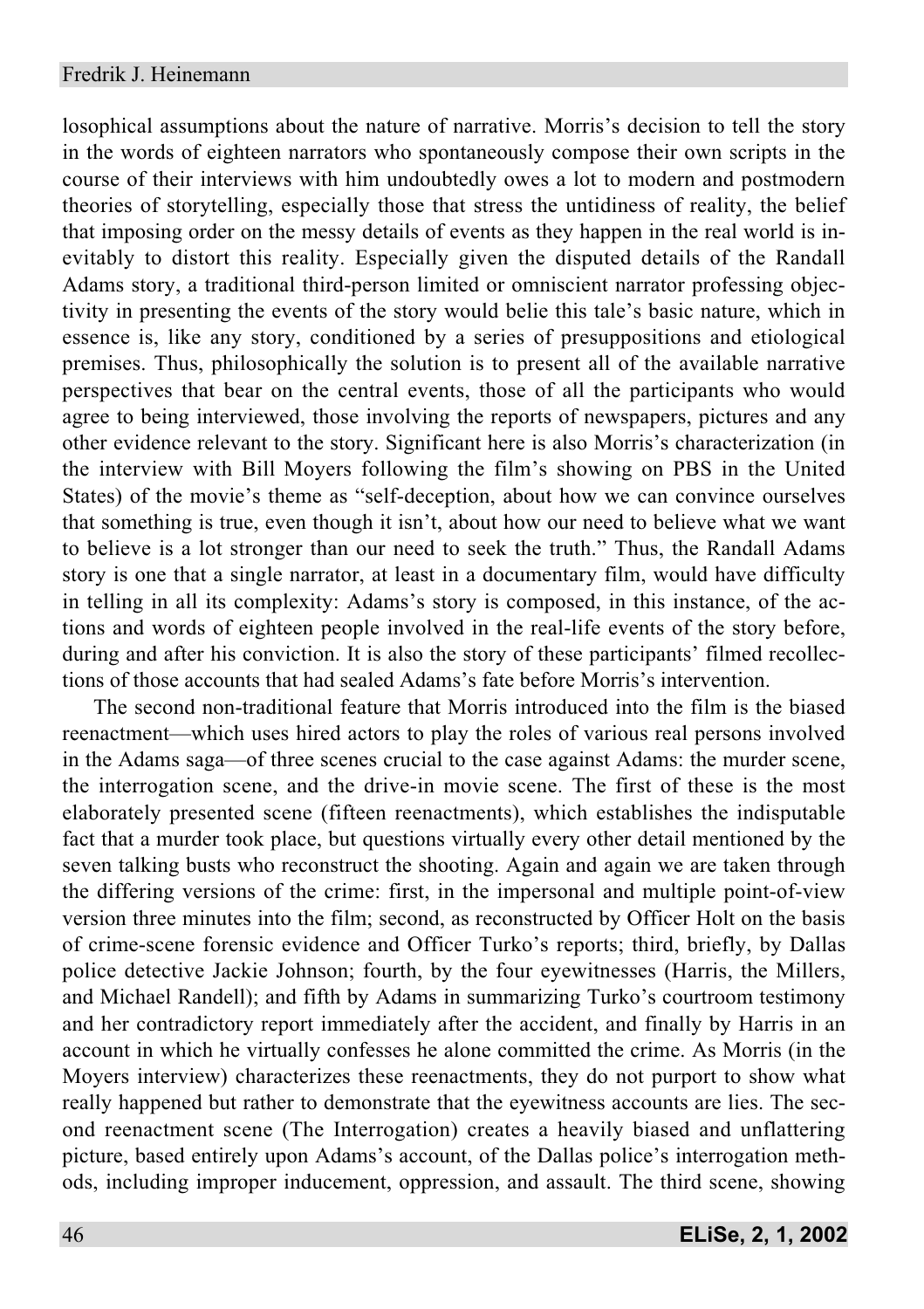two men in a drive-in movie smoking dope, drinking beer and watching soft-core pornographic movies, occurs only once, but is, in addition, alluded to several times in the course of the  $film<sup>4</sup>$ 

The third of Morris's innovative devices is to cut into and between the talking busts an assortment of nondiegetic inserts in the form of narrative films and various shots of linguistic and non-linguistic elements.<sup>5</sup> The film clips are taken from a 1950s American television serial (*Boston Blackie*), two B-movies (the drive-in movies *The Student Body* and *Swinging Cheerleaders*), and an unidentified film portraying the ambush of John Dillinger (the first Public Enemy Number One on the FBI's list of wanted persons in the 1930s). The non-linguistic inserts consist of amateur snapshots of participants in the film (Adams and Harris as they appeared in 1976; Harris before and after) and their nonparticipating relatives (Adams with his brother, Ray, who mysteriously disappeared after Adams's conviction [Adams 1991, 221-23]; Harris and his older brother, drowned when four years old, as small children, and in one snapshot happily playing with their father); photographs and snapshots of prominent players in the case referred to but not appearing in the film (Dallas County First Assistant District Attorney, Doug Mulder; Wood's partner, Officer Teresa Turko; the Dallas psychiatrist James Grigson, alias "Dr. Death"; Dallas County District Attorney, Henry Wade; and, we should not forget, Officer Wood) and of several less significant figures (Mark Walter Mays, the man shot to death by Harris in 1985; mug shots of men appearing in a line-up with Harris, probably prior to his conviction for murder in 1985; unidentified Ku Klux Klan members from Vidor, Texas); camera close-ups of assorted objects, such as an orange-red flashing light rotating on the top of a police car (repeated many times), clocks, a pocket watch swinging back and forth on a chain, strobe lights from a nightclub, typewriter keys; other non-verbal images, such as close-ups of facial details (ears, eyes, noses, mouths, mustaches), mug shots, crime-scene sketches, morgue pictures of Wood, and several artists' drawings portraying court-room scenes and other motifs related to the case. The linguistic inserts consist of excerpts from police archives and crime reports, scribblings on office note pads, signs identifying highways, a restaurant, a drive-in, a motel, a gas station, and a nightclub, maps of Texas and Romania, newspaper headlines (partial and complete) identifying accompanying photographs, and trial transcripts. Apparently random in their occurrence—I list them more or less as I recall them—all of these nondiegetic inserts are simultaneously a kind of visual punctuation to, and a running commentary upon, chapter and verse of the film. Despite many viewers' first impressions, the nondiegetic narrative, linguistic and non-linguistic inserts make up

<sup>&</sup>lt;sup>4</sup> I had hoped to be able to analyze these scenes, especially the Crime Scene, in some detail, but reasons of space prohibited the inclusion of my remarks in the present essay. Had I but world enough and time ….

 $5$  Nondiegetic inserts are shots "coming from outside the story world" (Bordwell and Thompson 2001, 282); in Morris's film, shots of various kinds (photographs, newspaper text, excerpts from court records, and the like) blended (or cut) into the talking busts' monologues.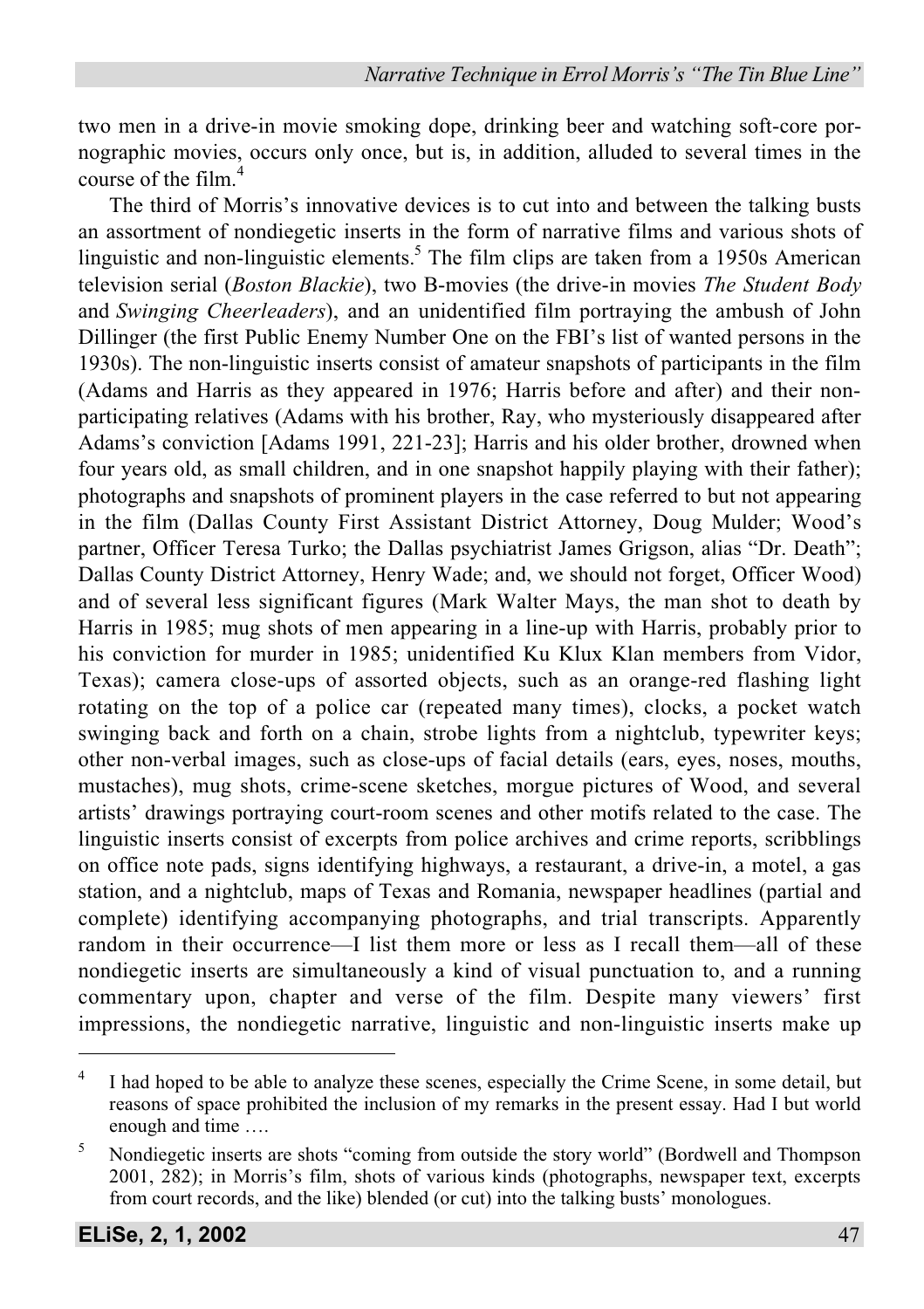something like an equal amount of actual screen time measured against the talking busts, as can be seen by running a video of the film on fast-forward replay. The clever mixture of the various textual types represents a large part of the technical brilliance of the Morris's film.

#### **3**

*The Thin Blue Line* argues that Adams was unjustly convicted because of sloppy police work, an inadequate defense, and a corrupt prosecution, all of which contributed to the conviction of an innocent man and allowed the real killer, David Harris, to go free and kill again. Part one, largely expository and lasting less than five minutes, places Adams and Harris in Dallas, reconstructs a version of the murder incident, identifies the victim, dates the events and takes us up to the point where Adams is arrested; section two, lasting about twenty-five minutes, criticizes police conduct at the murder scene and during the investigation; the third segment portrays the defense team as well meaning, committed to exonerating Adams, convinced of his innocence, but finally unable to defeat the state's case; the fourth part, the longest section (over eighty minutes), attempts to cast doubt on the prosecution's case, and part five offers a potted history of David Harris's troubled childhood. We can summarize the information of the above paragraph in the form of an outline:

- I. Introduction (0:00-4:48 minutes)
- II. The Police (4:49-31:10)
- III. The Defense (31:11-47:25)
- IV. The Prosecution (47:26-1:29:59)
- V. David Harris (1:30:00-1:42:22)

The film's opening sequences explain how Adams and Harris came to be in Dallas, how they chanced to meet, and how this meeting changed Adams's life. It is not uncommon for reviewers (and my students) to complain that the opening sequences are confusing, even purposely and perversely obscure. What I will argue, however, is that like all innovators (Shakespeare, Wordsworth and Coleridge, for example) Morris must explain to us how his new narrative, expository, and argumentative methods work, for in violating the canonical rules of documentary objectivity, he runs the risk that an untutored audience will be left behind. Aside from setting up the story, the function of the first part of the film is to teach us how to watch it. Specifically, Morris introduces four means of expository signposting which he exploits to narrate events. The first kind of signposting is his use of deixis to identify speakers, create narrative context, and provide transitions.<sup>6</sup> The second is the use of a speaker's overt references to people ("the judge,"

<sup>6</sup> *Deixis* is the use of "demonstratives, first and second person pronouns, tense, specific time and place adverbs like *now* and *here*, and a variety of other grammatical features tied directly to the circumstances of utterance" (Levinson 1983, 54).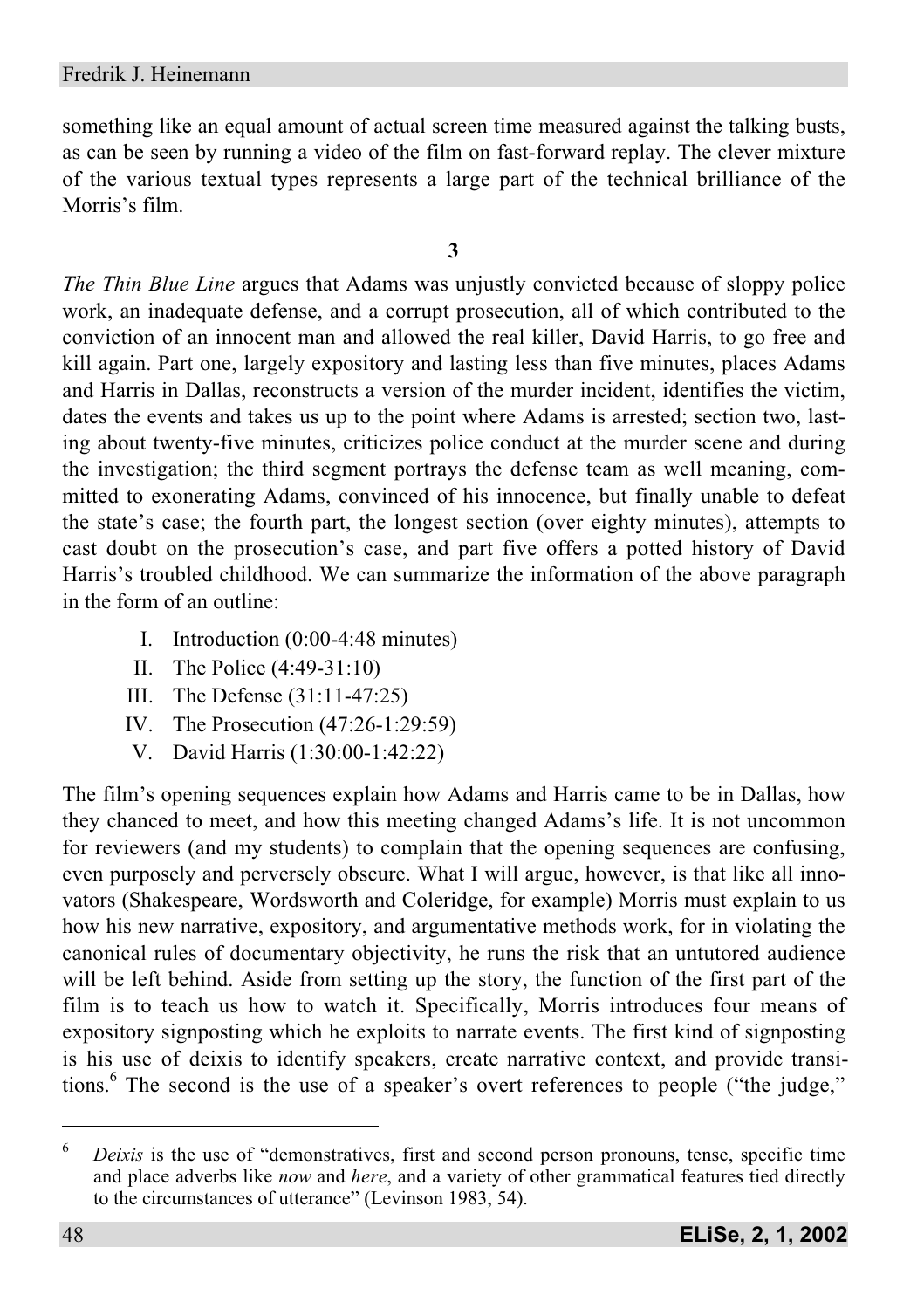"Mrs. Miller," or "the District Attorney") and to events or places ("the interrogation," "the drive-in movie," or "the break came out of Vidor") to further chart his course. The third is his use of the reenactments to exemplify what the talking busts are talking about. The fourth, likewise a means of illustrating subjects the talking busts develop, is to insert into and between the monologues the nondiegetic cuts mentioned above. Let us see how this signposting works.

Perhaps the most important point to recognize about deixis when speaking about its occurrence in the monologues of the talking busts is that all human beings acquire this linguistic skill as children in a face-to-face conversational context. As Lyons reminds us "all the participants present in the same actual situation [are] able to see one another." He adds that "[t]here is much in the structure of languages that can only be explained on the assumption that they have developed for communication in face-to-face interaction." If, on the other hand, the participants "… are widely separated in space and time … [or] if the participants cannot see each other" (Lyons 1977, 637-638), then the utterances they make are subject to ambiguity. This latter remark applies well to the difference between the original context of the interview in which the speakers facing the interrotron speak to Morris's virtual visage, as opposed to the new context created by Morris's cutting and pasting these interviews into the finished narrative. He exploits deixis as it occurred in the original context of the interviews to determine the order in which speakers appear in the film, to identify them, and sometimes even to create different contexts for their utterances. For example, without being identified in any way, a man in his late thirties wearing an open-collared white shirt and speaking an American dialect that belies his implied origins in the midwest<sup>7</sup> begins the film by explaining how he happened to come to Dallas: "In October my brother and I left Ohio—we were driving to California. Friday morning while I'm eating eggs and drinking coffee I get a good job." Obviously *I* refers to the man speaking, but we do not know his name, and although specific about the month, he does not tell us the year in which he arrived in Dallas. A second speaker, perhaps ten years younger, dressed in a garish orange shirt,  $^8$  and speaking nonstandard Plains-southern English (the dialect of middle Texas), accounts for his presence in Dallas by rehearsing a series of crimes: "I took a pistol from my Dad's … I took a neighbor's car … ended up coming to Dallas". Unlike the first speaker, he partially identifies himself by saying "*This* all started, *Davey's* [my italics] running away from

 $<sup>7</sup>$  Adams was born in West Virginia and spent the first years of his life there, perhaps until he</sup> was ten or eleven, and his speech still shows traces of this geographical origins (Adams 1991, 4).

<sup>&</sup>lt;sup>8</sup> Some of my students this semester, primarily Ms. Krupa Krishna-Reddy, stated that they recognized the clothes worn by both Adams and Harris as prison garb; I myself did not make this connection when I saw the film the first time. Bordwell and Thompson link (rather implausibly, I think) the color of Harris's shirt ("he is another figure of betrayal"), which they identify as a "prison uniform," to the lady in orange of the Judge's story of Dillinger and to the "ominous blinking red lights of the opening" (Bordwell and Thompson 2001, 386).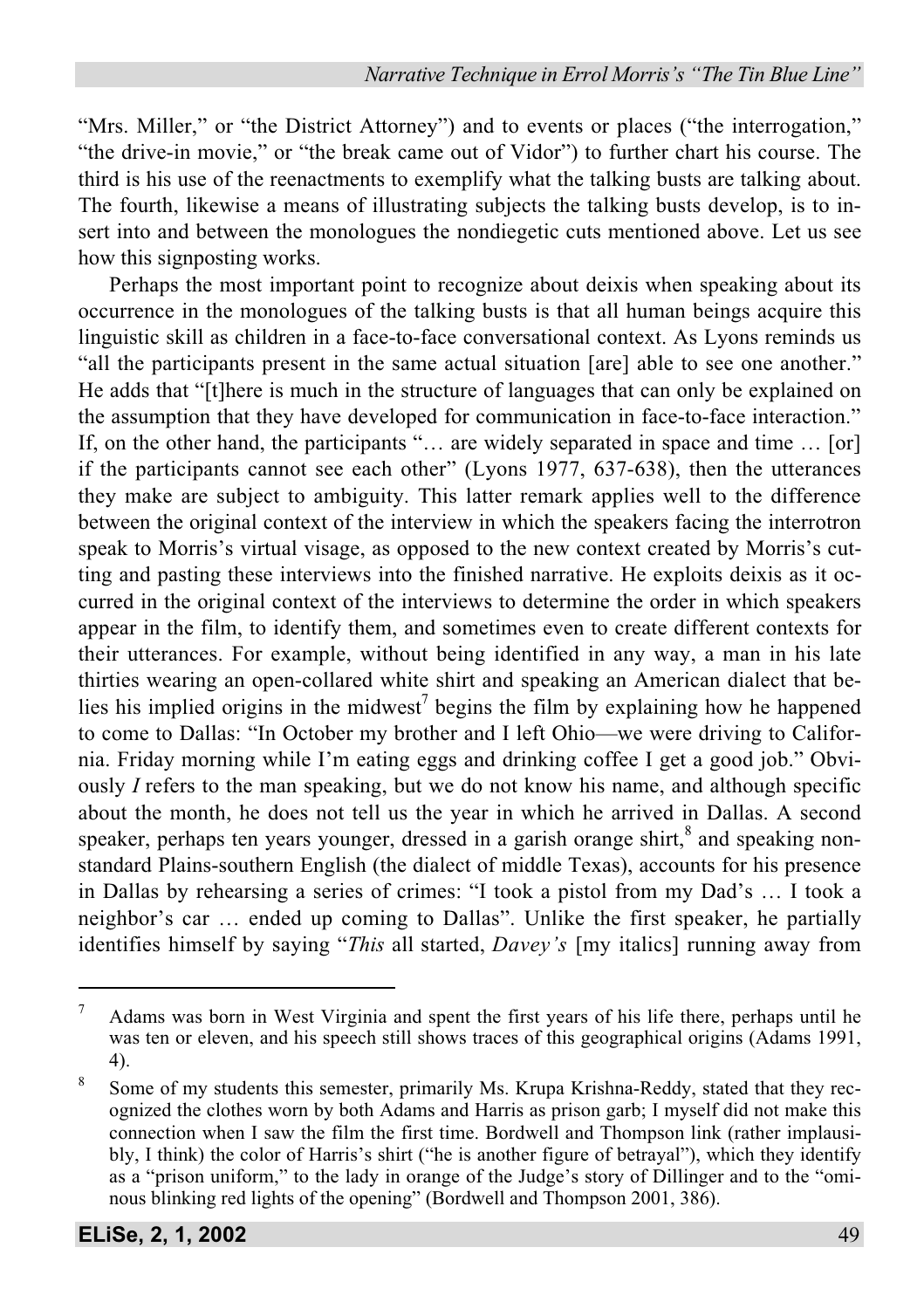#### Fredrik J. Heinemann

home." People who run away from home are ordinarily minors (seventeen or younger), and so we conclude that because of the second speaker's age (late twenties), these events took place in an October some ten years or so before the interview was filmed. Davey's use of the deictic *this* produces a wealth of meanings. In Morris's interview with Harris, it could well have been a response to a specific question or remark made by Morris (for example, "Tell us where this all started"), but in its present context it functions much like the classic fairy tale beginning "Once upon a time" in identifying the genre *narrative*. That is, *this* signifies not only that we are going to be told a story but implies that the story is well-known, for like the epic convention that a hero's status is measured by how widely he is known, the speaker's apparent assumption that we know who *Davey* is and what *this* refers to heightens the significance of what might otherwise be regarded as merely a yarn to while away the time. (Also contributing to the sense of importance is the non-deictic fact that people who tell stories in a film tell important stories.) Moreover, talking about oneself in the third person is something only important people, or people who think they are important, do; Davey may not be as self-centered as he appears to us, because we do not hear Morris's questions and proddings that produced Harris's response. But Davey does have a winning manner, and we listen on.

Morris, in this and his other films, seems to believe that narratives are best told by putting someone in front of a camera, getting them talking about how things started, and then bringing on the next speakers until sooner or later enough narrative context and a sufficient number of characters exist to form a story. (We might term this method, on an analogy to the linguistic term defining a class of languages,  $\degree$  the agglutinative narrative style.) We will come to recognize, of course, that although the monologues were originally real interviews between the live participants and Morris which he captured on film, the monologues are no longer as spontaneous and aimless as they are made to look. True, the speakers chose their own words in response to off-camera questions and proddings to create the context of utterance, but Morris's editing gives the dialogue an additional narrative context that is conditioned by where it occurs in the film, by Philip Glass's musical score, and by a number of other features of the film I will be looking at in this essay. Obviously, someone later added nondiegetic matter to the comments that speakers originally made, cut the interviews into segments, and rearranged them so as to poke us in the ribs as we listen to them.<sup>10</sup> What appear to be overheard conversations are anything but snatches of meaningless talk taken out of context: they are given an entirely new significance by the editing team's careful work.

<sup>&</sup>lt;sup>9</sup> Agglutinative languages, such as Turkish or Japanese, are ones in which "words typically contain a linear sequence of morphs" "to a major extent" (Crystal 1985, 11).

<sup>&</sup>lt;sup>10</sup> We might imagine when listening to the monologues that, as Jeremy Hawthorn describes the feeling we get when reading dialogue in the novel, "we are witnessing a real conversation but with someone beside us whispering in our ear comments concerning the participants in the discussion" (Hawthorn 1992, 112).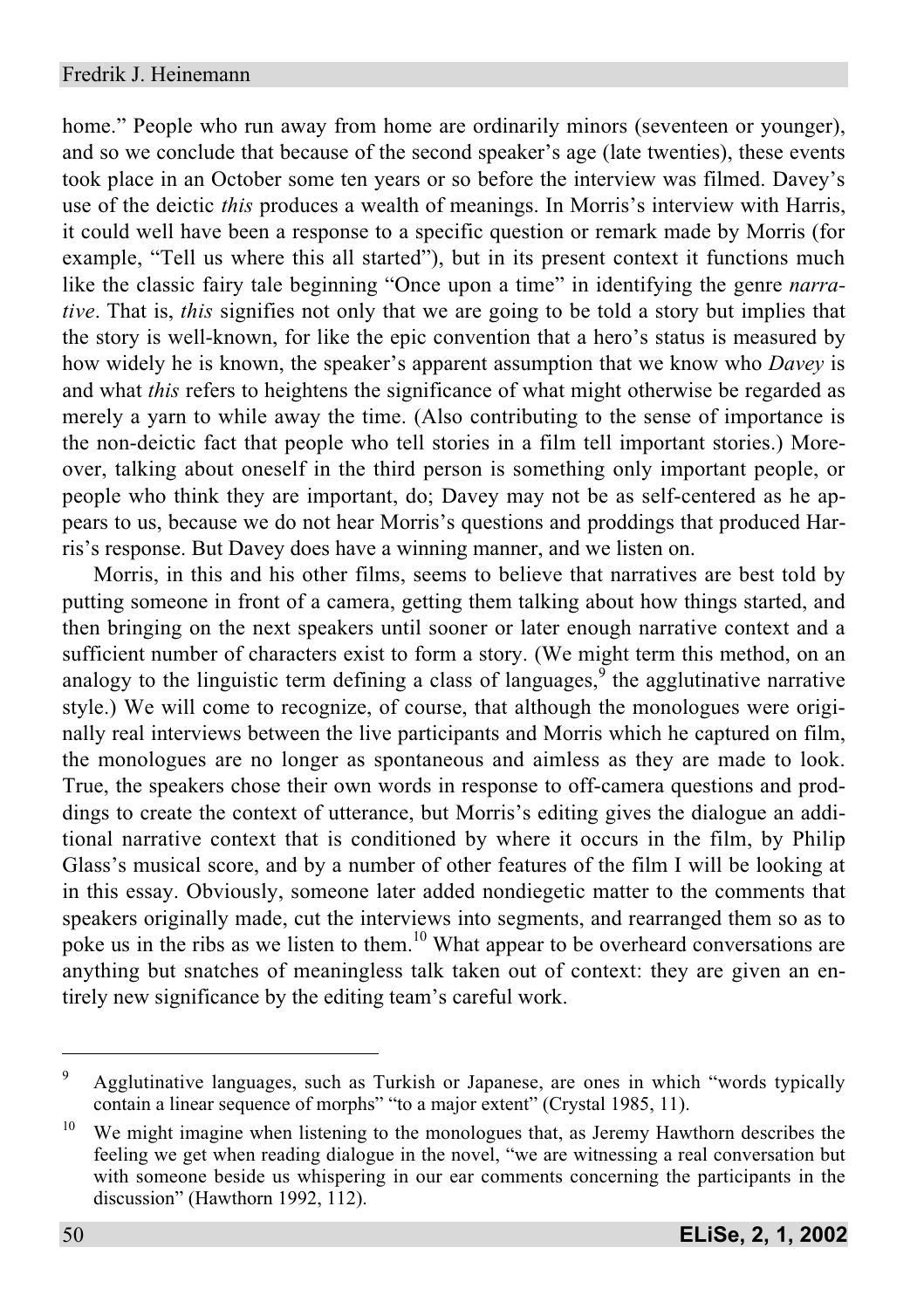In further creating context by means of speech events, Morris has Adams relate that one day on his way home from work, he ran out of gas and that "a person—at that time—pulled over and  $\ldots$  asked me if I needed any help."<sup>11</sup> For clarity's sake Adams might have said something like "a person who turned out later to be named David Harris pulled over and asked me if I needed any help."<sup>12</sup> The fact that Adams does not identify Harris by name (he calls him *this kid* several times in this segment) can be explained in at least two ways: either Adams did not refer to Harris by name anywhere in the three and one-half hours of filmed interview, or Morris cut out such a reference. If the first possibility is true, it suggests that once Morris finished filming an interview, it could not be added to later; no amount of ingenious editing could have repaired deictic matter, sharpened his speakers' dialogue, or added explanatory *ex nihilo* to the stuff he had in the can. If the second possibility is the real explanation, then we might want ask why Morris did not want us to know Harris's name at this point.<sup>13</sup> The second speaker, on the other hand, links his account of how he met Adams by mentioning a *guy* who had run

For all sorts of reasons, besides budgetary constraints and the difficulty of arranging interviews with men in prison, additional filmed interviewing was scarcely feasible. The inherent risks in interviewing participants for *The Thin Blue Line* is documented in Adams 1991, 283: in the middle of Morris's interview with Harris on December 5, 1986, the camera equipment "broke down," forcing him to capture a crucial part of the conversation (Harris's virtual confession to the shooting of Wood) on audiotape. Should Morris have desired at a later date to film this part of the interview with Harris, he had no guarantee that Harris would then have been willing to make similar remarks in front of the camera.

<sup>&</sup>lt;sup>11</sup> The account that Adams gives in his book (Adams 1991, 21-22) as to how he met Harris differs in certain details from the film version. The changes that occurred between the time of his interview with Morris (1985) and the appearance of his book (1991) are perhaps minor but nevertheless curious.

<sup>&</sup>lt;sup>12</sup> Adams's lapse may be accounted for by the claim in his book (Adams 1991, 22) that Harris told him on the day they met that his name was Mack Davis; Adams may have decided this was too complex to go into in the film, or perhaps Morris cut this bit out of the interview, or perhaps Adams remembered things differently on two different occasions of telling.

<sup>&</sup>lt;sup>13</sup> We can speculate a lot about why we do not learn until some fifteen minutes into the film from a camera shot of a Vidor police crime report that *Davey* is David Harris. Is this delay a means of heightening suspense, a device to add to his sinister character, a means of keeping him in the background until Adams's story is presented first, and so on, or does the delay result from the fact that of all the speakers who appear in the first sixteen minutes of the film, only Hootie Nelson, one of Harris's boyhood acquaintances, uttered his name ("I heard somebody knocking at the door—it was David Harris"). Naturally, such speculations cannot be answered as long as we do not have access to all of the material Morris filmed, but I raise the question here to suggest that we cannot approach Morris's film in quite the same confident fashion as we regard a traditional narrative film, one that originates from a written script and whose scenes can be reshot several times until the director is satisfied with the final cut. I am guessing that not all of the elements in the film occur as originally planned; occasionally, some things (bits of dialogue that could not be cut out of or placed in the middle of an utterance) occur in their present order because he could not contrive to place them anywhere else and could not cut them without losing too much expository matter.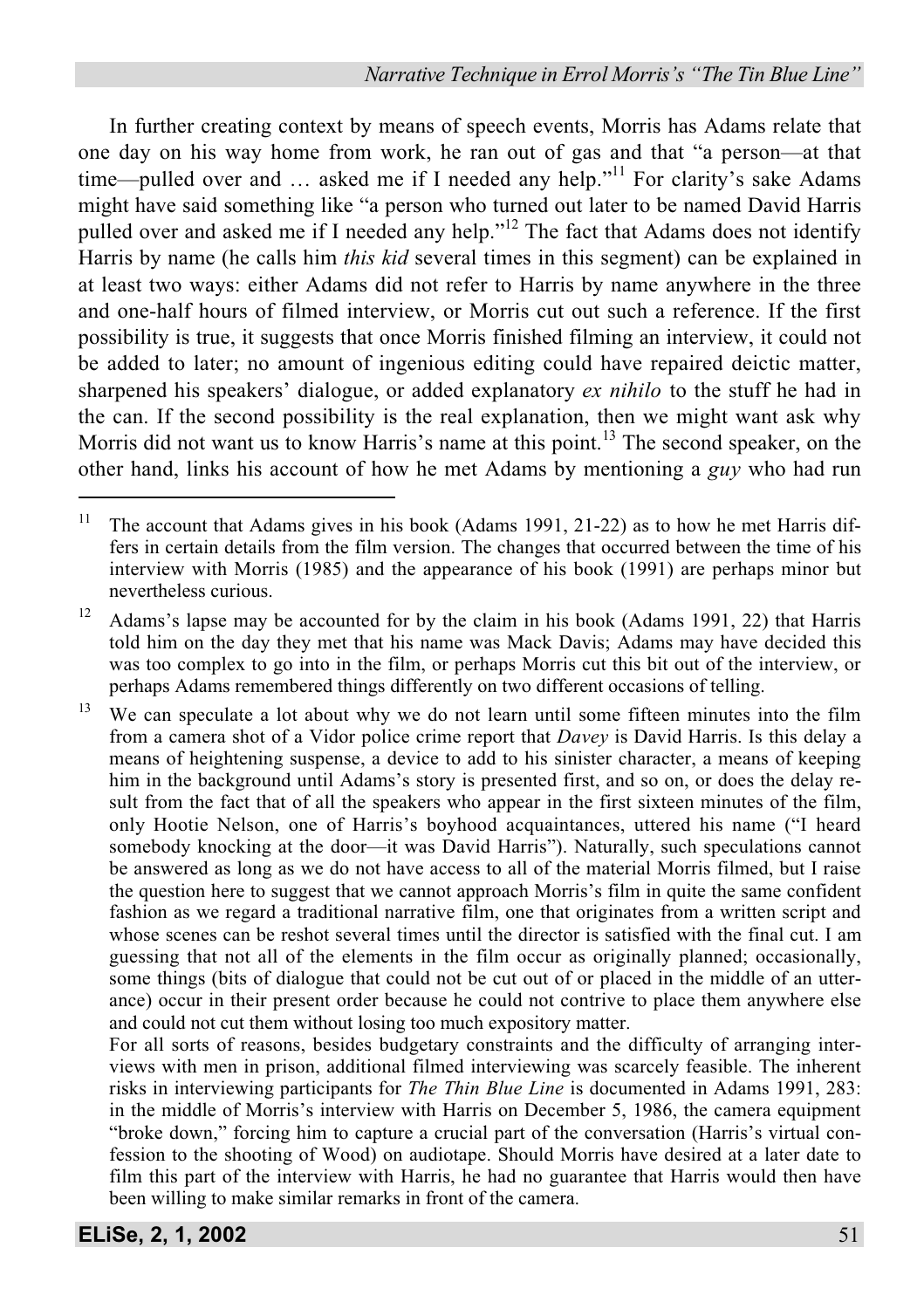out of gas ("I'm driving down some street somewhere in Dallas—I've just turned sixteen—and there was a guy over there, I think he'd run out of gas") and then stating simply: "This was Randall Adams." Harris's use of the present continuous tense (*I'm driving*) and the deictic *over there* implies that he is visualizing the scene and commenting upon it as if it were projected upon a screen. Levinson's discussion (Levinson 1983, 64- 66) of *gestural usage* and *symbolic usage* (and *non-deictic usage*) may help us to explain what is happening linguistically at this point. On the surface it would seem as if Harris is making use of gestural deictics—those identifiable only from a video of the speech event (such as, "I don't want *this* pen, rather *this* pen")—but perhaps he is really only using symbolic deictics, ones that require knowledge of the general context (Levinson 1983, 65)—in this case that Harris is describing seeing Adams for the first time, *over there*, i.e., some place in Dallas. Most likely of all, however, is that he is using *over there* non-deictically simply as another way of saying "I saw a guy *walking along the road* (i.e., *over there*) who, as I remember it, had run out of gas." Interestingly, Morris interprets this use of *this* as gestural, because he inserts both a bird's eye view of what we assume are the Dallas landscape and a streep map of Dallas to illustrate what Harris means by *over there* and *I was driving down some street somewhere in Dallas*. The lesson seems to be that if we do not understand some deictic or non-deictic reference a talking bust makes, we can expect some kind of nondiegetic insert to provide us with additional information.

Harris's reference to his age provides a means of identifying several photos and snapshots shown later in the film of a much younger Harris. Moreover, Davey seems to assume that *Randall Adams* needs no glossing, as if he had said, "This was Lee Harvey Oswald" or "This was Jack Ruby," two very famous men in the annals of Texas jurisprudence that virtually *every* American over the age of forty or so in 1988 would have recognized, whereas prior to the appearance of *The Thin Blue Line* the name Randall Adams would, for most people, have meant little or nothing. Of course, in the context of utterance (the interview) Harris's identification might have seemed quite a natural response to a question Morris put to him (how and where did you first meet Adams?), $14$ but the removal of this face-to-face context implies that the name is better known than it actually was. Harris's apparent confidence that we know what and whom he is talking about puts us slightly on the defensive, and we realize that we will have to play catch-up to acquire sufficient information to understand the film. The effect is that either this story must be significant or it is a long preamble to a shaggy-dog story. Thus, we learn by means of deixis and direct naming of participants the name of the white-shirted man and that the orange-shirted man's first name is Davey, and we also learn one way in which the film will identify speakers.

<sup>&</sup>lt;sup>14</sup> We ought to bear in mind that "[t]he facts of deixis should act as a constant reminder to theoretical linguists of the simple but immensely important fact that natural languages are primarily designed … for use in face-to-face interaction, and thus there are limits to the extent to which they can be analyzed without taking this into account" (Levinson 1983, 54).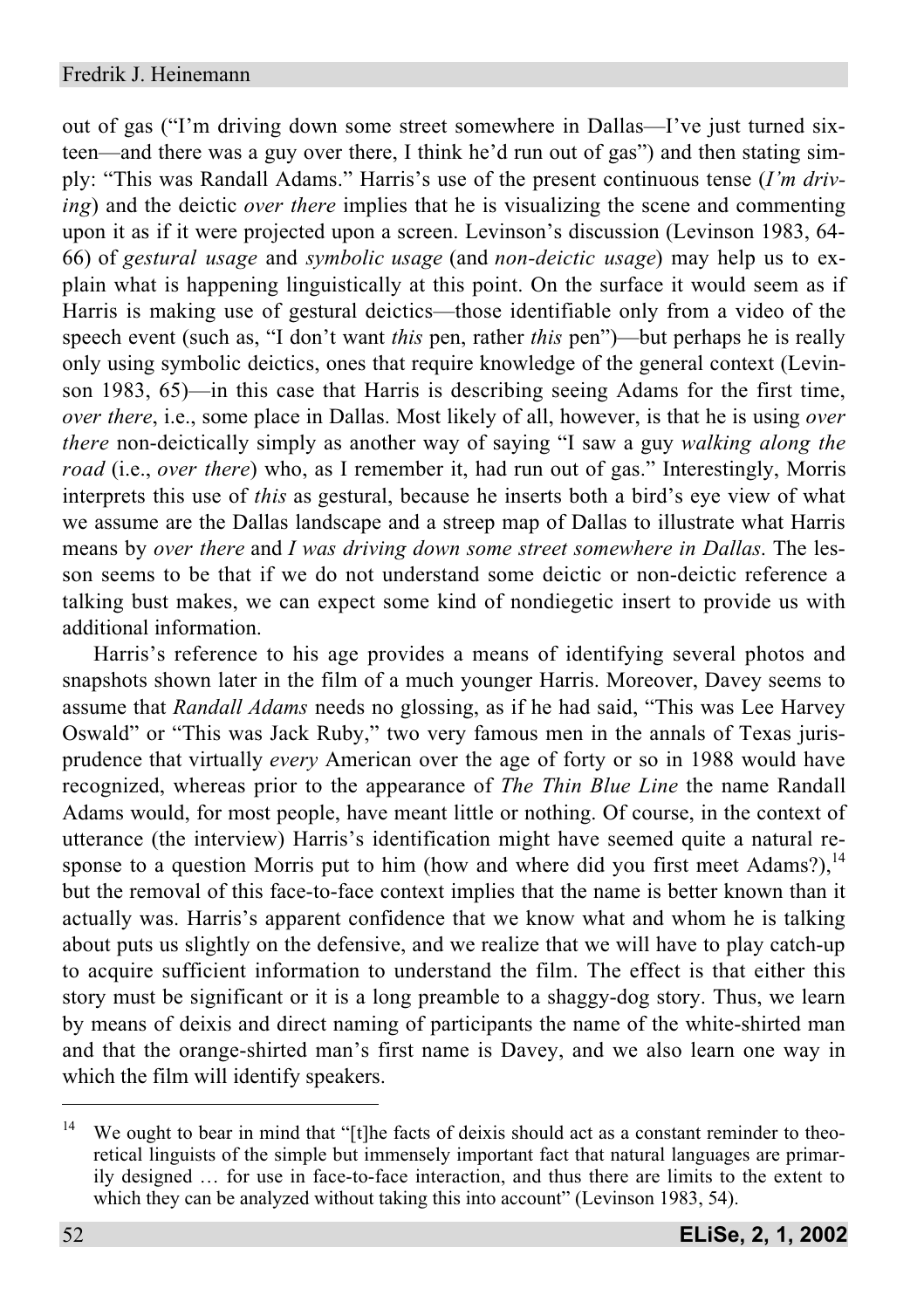After telling how he got to Dallas and how he met Harris, Adams's next statement begins his account of his arrest and interrogation ("The day they picked me up … December the  $21^{st}$  ..."). This transition, however, fails to specify the crime for which he was arrested, and why he was a suspect. Morris must fill this gap by first providing an account of the crime, and later indicating what led the Dallas police to arrest him.<sup>15</sup> Morris fills the gap with his third type of signposting, by running us through the first reenactment of the Crime Scene. Lasting precisely a minute of film time, this reenactment shows a policeman getting out of a police cruiser on the driver's side and approaching from the rear a car standing on the shoulder of the road in front of the cruiser; his partner, a policewoman, gets out of the cruiser on the passenger side, and positions herself behind and to the right of the car in front of the cruiser; as the policeman reaches the driver's door, the driver shoots him several times at point-blank range. His partner runs forwards a few paces and fires several shots at the fleeing car. What this summary leaves out are several highly stylized details in the staging and filming of the scene that demonstrate the impossibility of presenting a neutral or objective reenactment of the crime. A myriad of choices must be made in constructing the scene.<sup>16</sup>

Because we need more information about the crime, Morris then resorts to the fourth means of signposting by providing us with more specific details on the crime scene. Following the reenactment are nondiegetic film clips showing drawings of a human skull with entrance wounds caused by bullets, morgue photos of a dead man, a police

<sup>&</sup>lt;sup>15</sup> One way to fill us in on the details of the crime would be to have Adams recount the shooting of Officer Wood, as Adams does in his book (Adams 1991, 8-15), but how could Adams, who like all the other talking busts habitually speaks in the first person about things they had witnessed first hand, at this point in the film describe a scene that he had not personally witnessed? In his book (Adams 1991, 8-15), we observe the kinds of problems that are created by having Adams describe the murder scene. He begins his book in the first person (both singular and plural), but in recounting the murder, he switches to the third person ("Twenty-sevenyear-old Robert Wood was a full-blooded Choctaw Indian …," 8). Either he knows some of these facts because he witnessed them ("As Officer Wood emerged into the night air and approached the car in front of him, the driver rolled down his window, pointed a .22-caliber High Standard revolver and squeezed the trigger" (Adams 1991, 9), or some unidentified person is talking. Is the phrase "the night air" his language (let's hope not!), and how does Adams, who claims to abhor guns (23), know so much about the details of the murder weapon? Squeezed (rather than *pulled*) the trigger? If in a similar manner he had described the Crime Scene in the film, this account might well have incriminated him, for how could he have known the things he tells us unless he had been there? Later, however, when Adams describes the scene on three occasions (30:36-30:42; 41:14-41:48; and 44:42-46:28), it is clear that he is basing his remarks on Officer Turko's accounts, not on his own observations. Likewise, later in the film, in the last showing of the crime scene reenactment (1:24:25-1:25:25), Harris all but incriminates himself by narrating events in the first person singular: "I remember there was a car coming pretty fast up the road … didn't see me … and I'm just looking back ."). Morris is much too subtle a storyteller to make this neophyte's mistake.

Lack of space prohibits a detailed analysis of this scene.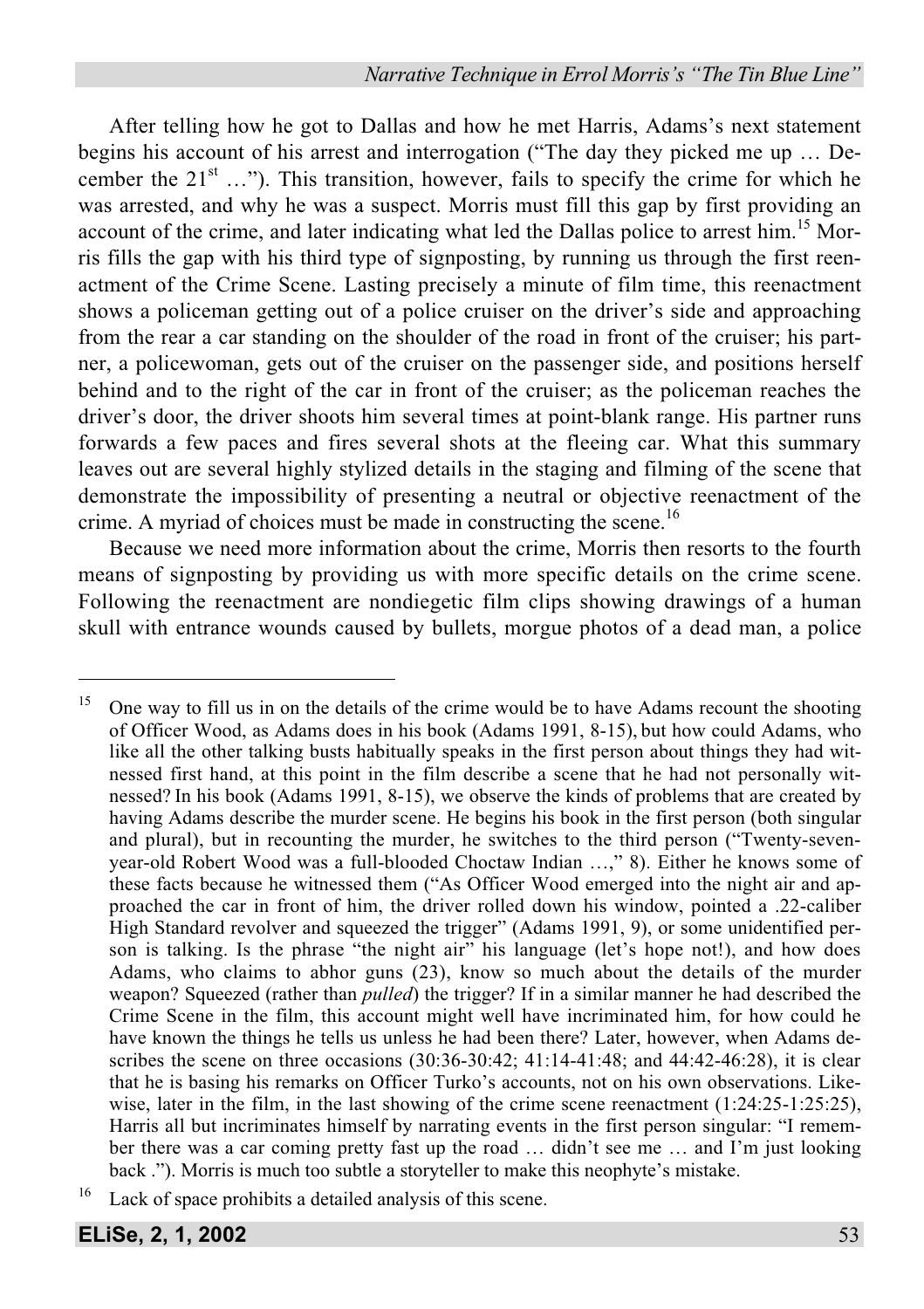uniform, a smiling police officer, and again the police uniform. A clip showing an excerpt from the *Dallas Morning News* with the title "Officer's killer sought" is accompanied by photos of a female and a male police officer; the camera pans to a close-up of the male officer, moving so quickly past the name of the female (Teresa Turko, as we learn in the credits following the film and from Adams 1991) as to make identification of her name uncertain. (Some viewers can read it, others cannot.) The male officer is identified as Robert Wood, killed Sunday. Additional shots of the newspaper date the killing as having occurred on November 28, 1976, at 12:30 a.m. Finally, a camera shot of a newspaper photo pictures a bushy-haired man, head bowed in the classic pose of someone trying to avoid the camera, dated December 21, 1976. After viewing these inserts, we know the crime for which Adams was arrested, even if we have yet to learn why he was a suspect. Our curiosity alerted, we continue to view the film with heightened interest.

Thus the first five minutes of the film introduce us to the two principal characters in the story, Randall Adams and David Harris (even if we do not know Davey's surname), tell us that the two men spent a day together in Dallas twelve years before the film was made, express Adams's misgivings about having met the *kid* in the first place, inform us that a policeman was murdered in November of 1976, and conclude that for some reason Adams was arrested for that murder. Many commentators have faulted this part of the film for not being more expositorially explicit, $17$  but I have tried to show that although the film makes serious demands on the viewer it is by no means to be faulted for doing so.

**4**

One way of approaching this section  $(4:49 - 31:11)$  is to imagine that its purpose is to induce in the viewer a growing sense of wonder, bordering on incredulity, "that anyone ever blamed Randall Adams for the crime" (Morris 1989). Obviously, one group of people involved in the case who blamed, and still blame, Adams is the Dallas police, and Morris suggests that had they investigated things more intelligently, they might have focused on the real killer from the start. In attacking their investigation of the murder Morris shows how their flubbing of the initial stages yielded no concrete leads for nearly a month, putting them under mounting political pressure to find the killer. He then seeks to show how the Vidor, Texas, police presented the killer, gift wrapped like a Christmas

<sup>&</sup>lt;sup>17</sup> Adams states that "Morris was clever in his presentation; the film never blatantly proclaimed my innocence or David Harris's guilt; rather, it more or less purposely confused the viewer in the beginning and then inexorably unraveled the web of lies and half-truths, allowing the viewer to draw his or her own conclusions. It was flawed, but compelling; a low-budget, high impact true-life drama" (299).

See Barnouw 1995, 138, for a more sophisticated account of why Morris proceeds as he does: basically, she argues that he allows us to participate in "unfolding the true story," which, finally, is why we believe Morris.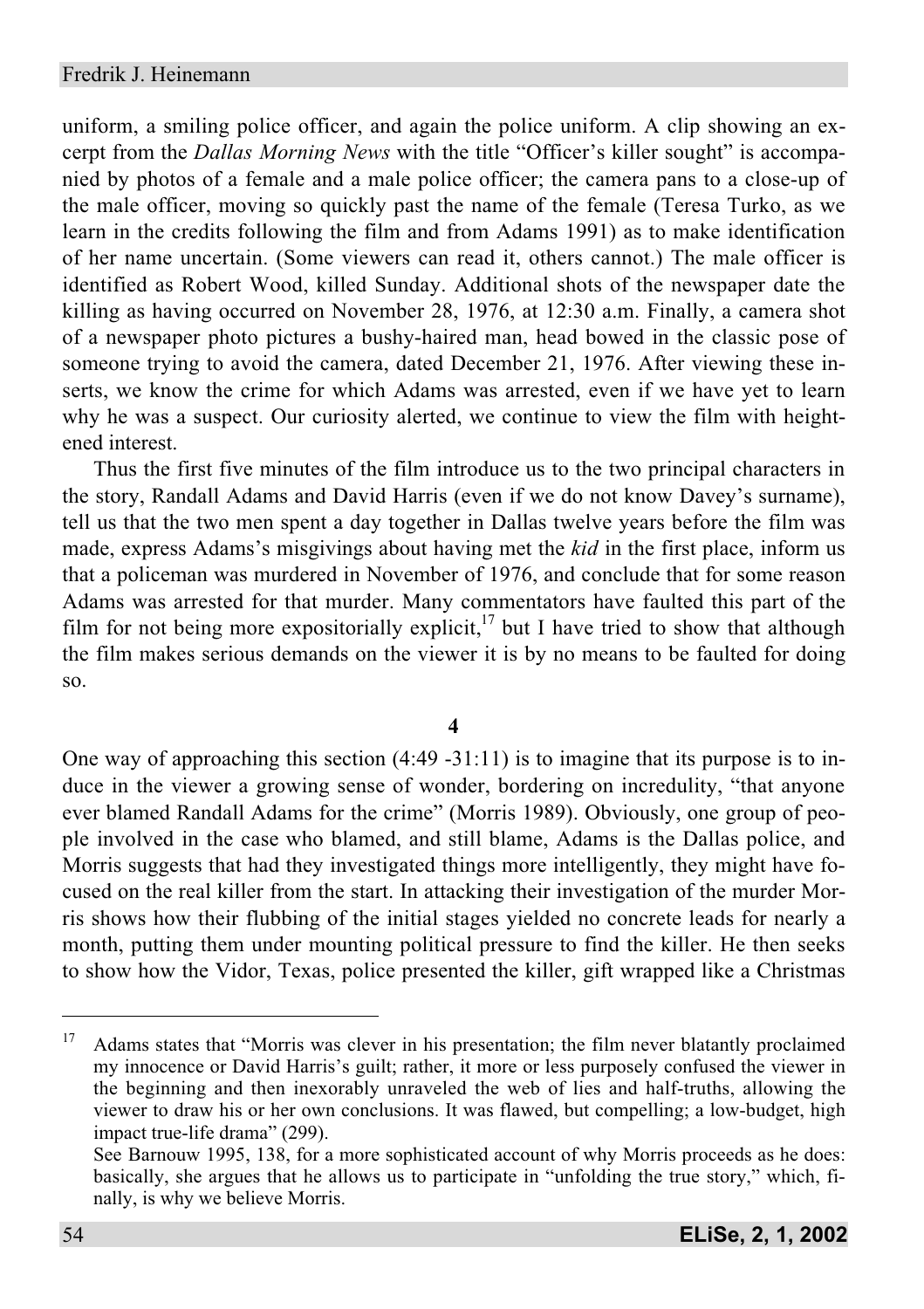goose, to the Dallas police and how they then made a mess of the feast. David Harris, revealed in this section as one of the prime suspects in the case along with Randall Adams, then recounts "the story [he] told," a tale short on details and big in *Twilight Zone*-loopy disclaimers ("I don't know why, but it's always seemed like time just stopped or something, you know … it's like a flash"). For Adams, on the other hand, the narrative includes times, places, precisely remembered events, and nicely articulated facts that give stories shape and accuse Harris of being a pathological liar and psychopathic killer. The section concludes with further evidence that the Dallas police's version of events raises more questions than it answers.

In order to demonstrate that Adams's conviction is unsafe, Morris not only characterizes the Dallas police's investigation of the crime as flawed but also shows how the crime might have been avoided by Wood's and Turko's more rigorous attention to police procedure (properly checking out over the radio the car they stopped before Wood approached the driver). No one wishes to dwell on the unpleasant suggestion that a young man's senseless death at the hands of a murderer is his own fault, but it is a fact that once the crime occurred the police could have acted more expeditiously if, in the words of Officer Jackie Johnson, they had not had the wrong information (that is, Officer Turko's incorrect identification of the car). A more speedy arrest would have assured that much of the evidence might still have existed that had disappeared or grown cold in the month or so in which police all over the state looked for a Chevrolet Vega rather than a Mercury Comet; this evidence might have exonerated Adams and forced the Dallas police to confront the indicators pointing at Harris as the killer. (Imagine, for the sake of the argument, how much differently matters might have turned out for Adams had Harris been arrested on the Monday or Tuesday following the Thanksgiving Weekend on which Officer Wood was killed; the employee at the shop near Adams's motel where he bought cigarettes on the previous Saturday night would have been much more likely to remember that he had been in and out at 9 or 10 o'clock; his brother, alcoholic or not, could more credibly have sworn that his brother was home well before midnight; people at the drive-in would have been able to corroborate Adams's chronology of events rather than Harris's, and so on.) In one sense one of Morris's allies in this endeavor is the Dallas police collectively, notorious nationwide since Jack Ruby shot Lee Harvey Oswald live on television in 1963, an event that further contaminated the most bungled murder case ever investigated in Dallas.<sup>18</sup> In another sense, Morris's chief allies are the four Dallas police investigators who appear in the film, for it is hard to imagine how a more damaging case could be mounted against them than the one they muster themselves. Somehow, Morris gets them to reveal on camera, apparently in their own words (out of the mouths of cops, not babes), how their misdirected efforts to find

<sup>&</sup>lt;sup>18</sup> Even at the current moment the Dallas police force stands accused of a wide-ranging drugbusting scam reaching perhaps into the District Attorney's office (Hollandsworth 2002, 44- 49).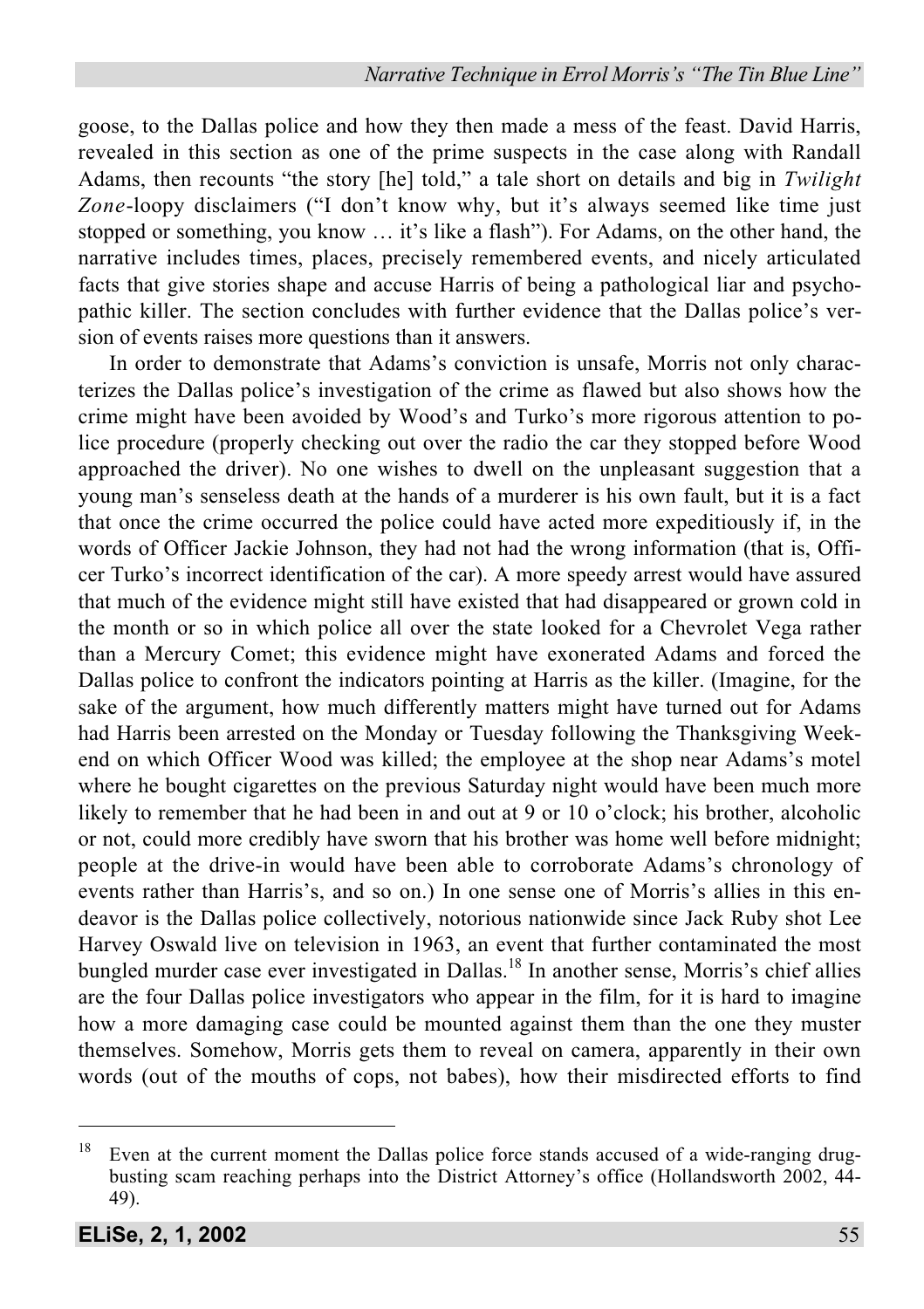Wood's killer led them to use Harris to convict Adams instead. They, of course, do not act alone in accusing themselves—that is, it is not just their assaults on the English language nor merely their own pride (misplaced, in Morris's opinion) in netting the killer that creates the dramatic irony in which their remarks are anchored—but rather Morris's art as a film-maker that colludes in creating largely fictional stereotypes of redneck cops clomping around in cowboy boots. Think for a moment of how Morris might theoretically have made the police look even more unsympathetic: he might have written a treatment of their testimony, put together a script using exactly the lines that the talking busts actually deliver, hired professional actors to play the roles, coached them extensively in how to perform their monologues in such a way as to make them really unappealing, and then filmed them delivering their lines in a faithful imitation of the nonstandard dialects spoken by the actual talking busts. Is it likely that any actors could have improved on the actual performances delivered by Gus Rose, Jackie Johnson, Marshall Touchton and Dale Holt? I hardly think so, and while Morris is fortunate in having discovered these actors in search of a forum who play themselves so brilliantly—and perhaps even more fortunate in acquiring their cooperation before and after filming the interviews—it is neither their appearance, nor the low-prestige dialects they speak, nor their ineptness in not having found Harris sooner that assures his successful assault on Dallas's finest. On the contrary, Morris uses all of his craft as a storyteller in setting up their performances.<sup>19</sup>

Indeed, a case can be made that Morris loads the dice against them. Before Gus Rose appears as a talking bust, Adams tells of his arrest and interrogation, an account in which virtually all of his rights (and then some) as guaranteed by Miranda Law (1966)

<sup>&</sup>lt;sup>19</sup> With respect to his talking-bust policemen, Morris is lucky in small matters that add up to big points. For example, when Johnson is scoffing at Turko's misidentification (and incidentally glossing Touchton's regret at her error), he confidently begins his remarks with a condescending smile and a smug observation ("There's a big difference between a Vega and Mercury Comet"), and then commits a crucial gaff: "… every piece of information that was called in, they were calling in regard to a *Comet …* [a vigorous shake of the head] *I mean a Vega* [my italics]." If Morris had written this bit of dialogue, we would have accused him of overegging the pudding, but the lapsus linguae is Johnson's alone. Moreover, Touchton, as if to confirm our suspicions that flatfoot seeds have trouble saying what they mean, comes up with this gem: "When we started putting the facts together on how much information we actually had, on the leads that we had to find out what we had, we found out we didn't have anything. The only thing we knew that we were looking for was a blue Vega." Finally, Dale Holt, in illustrating how the driver shot Officer Wood, mimics the shooting with his right hand across his body aiming at an imaginary target, at the same time making gun noises, *pop, pop, pop*. Later when one of David Harris's friends from Vidor, Dennis Johnson, reenacts how David confessed to shooting the cop—a confession no one really believed at the time—Johnson makes a similar motion, saying "and, pow, he shot him," a visual coincidence that, in the world of Morris's film, tends to confirm the accuracy if not the veracity of this account.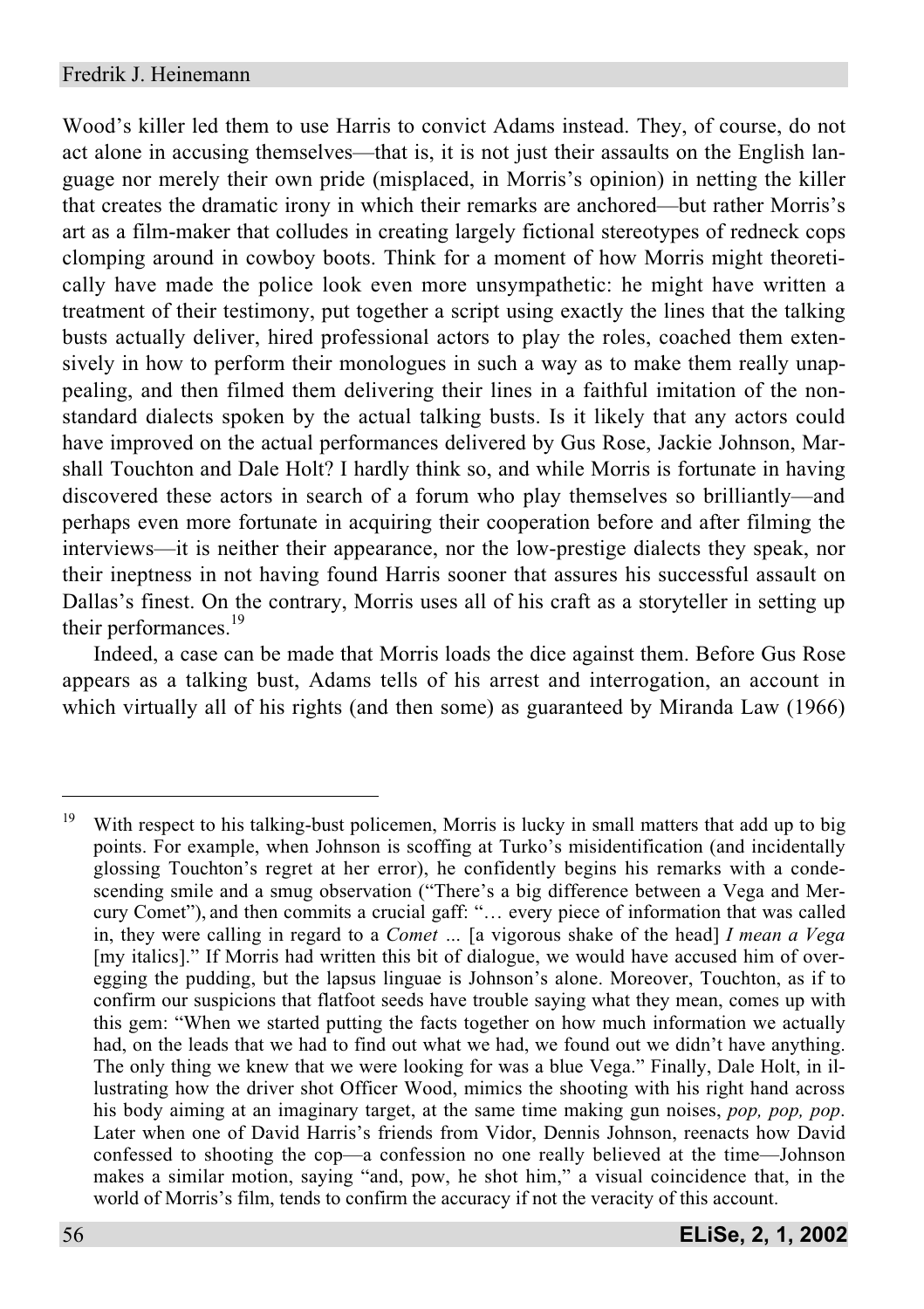were violated:<sup>20</sup> Rose attempted to obtain at gunpoint both Adams's signature on a confession which he had had no part in composing and his fingerprints on a pistol that was most likely the murder weapon. To support Adams's statements, Morris introduces the second reenactment scene, The Interrogation, which focuses on anonymous coyboy boots and hands performing the actions described by Adams's voice over: walking into a room, placing a revolver on a table, drawing, cocking and aiming a pistol at the camera. Adams concludes this segment of The Interrogation by stating that Rose "stormed out." Then a talking bust appears, unidentified but obviously Detective Rose (we have just learned in the first part of the film that when a name is mentioned, the next person who appears will bear that name), and states: "I had what I call a casual, friendly conversation with him to start with, to try to size him up, to see what he liked and what he didn't like …". In the context of Rose's original interview this statement might well strike a viewer as bland, something hardly usable as an indictment of police interviewing tactics, but in the context created by Morris, Rose looks like a liar by characterizing as "casual" and "friendly" an interview that we have just seen dramatized as befitting banana-republic fascism minus rubber hoses and cattle prods.<sup>21</sup> When my students accuse me of overstating the case, my standard retort is to ask them whether they think Gus Rose would be happy with how Morris has fitted him out in the role of the bad cop.

Rose testifies that he discovered pretty quickly that Adams expressed little or no sense of guilt. His partner, Detective Jackie Johnson also states that "[Adams] showed no expression whatsoever … he showed [and here Johnson searches in vain for a word, perhaps *conscience*, *remorse*] no reaction to any of the questions." Rose again: "He, of course, almost overacted his innocence." Adams, on the other, states simply, "They didn't want to believe me," for reasons that the film at this point has yet to make clear. What, we ask, is the evidence against him at this point? Obviously, we object, if Adams is innocent, he will show no remorse, and the testimony that Rose and Johnson present up front, without providing us with any evidence on which to base their conviction that he is guilty, makes them seem biased, at least over-hasty in arriving at their assertions for which there is up to this point no support. We must remind ourselves that the police are not responsible for where Morris places their statements in his film.

Morris's indictment of the police really begins to pick up speed, however, when Dale Holt, at the time of the murder an internal affairs investigator for the Dallas police and later Chief of Police in Ennis, Texas, speculates on two conflicting details of the Crime

 $20$  The details of this famous case and its significance for the Adams case can be checked in the Internet under "Miranda case," and then clicking under "Miranda Law and Self-Incrimination."

<sup>&</sup>lt;sup>21</sup> Several years ago a satirical program on American television used to flash the title, "He is lying," on screen whenever President Reagan spoke; Morris's method is arguably more subtle, but the effect is the same. It is hard to believe that Rose saw the final cut of the film before signing a release allowing Morris to use this footage. For a contrast in rhetorical skills, see Adams's much less effective account in his book (Adams 1991, 28-29).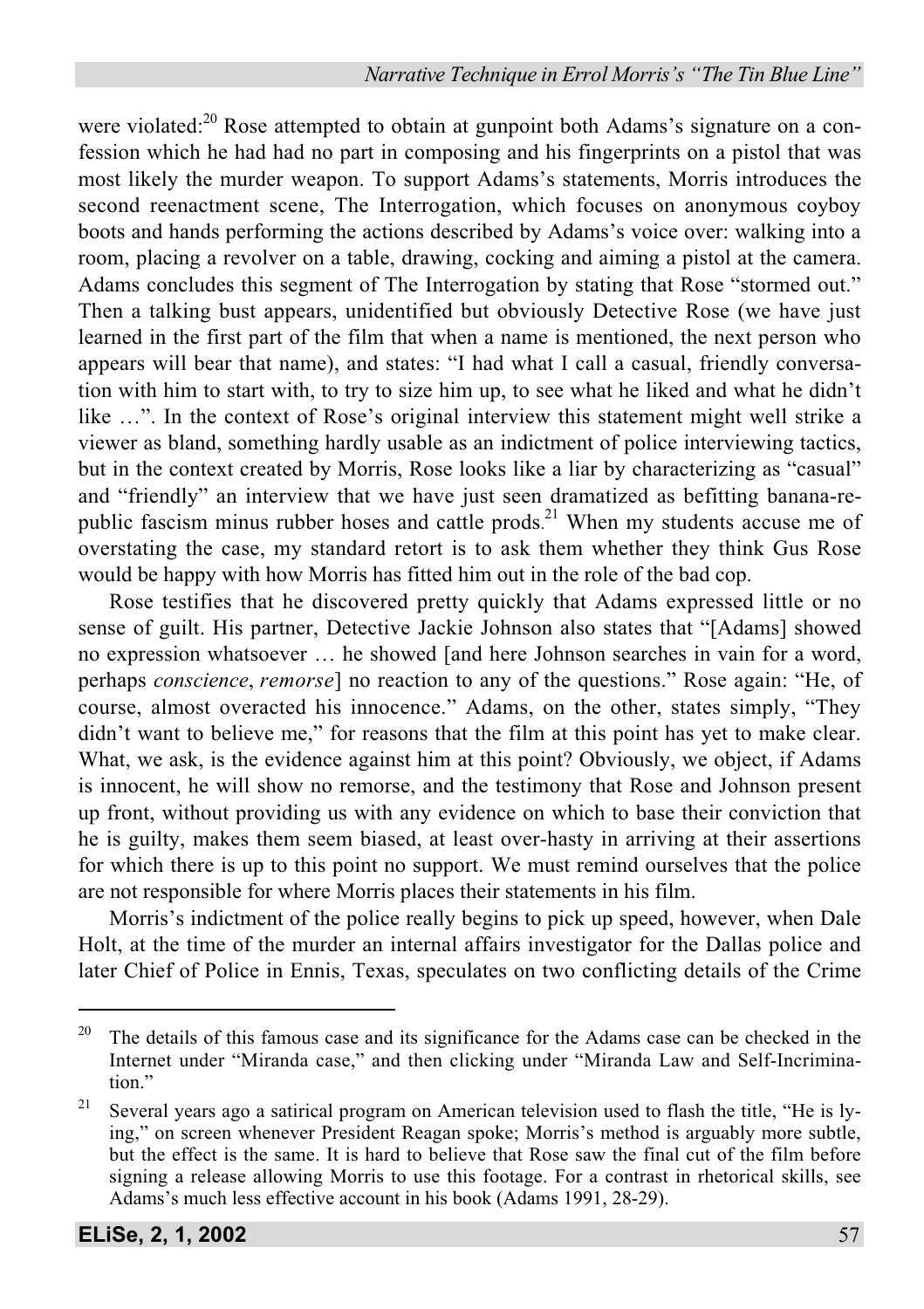Scene reenactment: whether Officer Turko was sitting in the car when her partner was shot or whether she was standing behind the killer's car observing things from the distance of a few feet. This point is important, for if Turko remained in the car while Wood checked out the driver, then her subsequent testimony as to the number of people in the car, to say nothing of the killer's appearance, would be seriously compromised. Moreover, if she did not get out of the police car until she heard shots, this violation of procedure would explain why she could not identify the car and why she failed to note the license plate number. Holt, a photogenic man of considerable charm, does his best, on the one hand, to minimize Turko's part in Wood's death ("So how do we hold her responsible for not following procedure at that point?"),<sup>22</sup> but, on the other hand, he cannot disguise his bias against female patrol officers ("His [Wood's] partner was one of the first female police officers that was assigned to patrol") nor hide his exasperation that she failed to notice more about the suspect's car ("If you're the investigator assigned to the murder, you get frustrated with other witnesses, but when you got a police officer that witnessed it, you expect that they would know a little more than she knew"). Holt's major criticism of Turko, of course, is her failure to make proper observations about the make of the car and to note the license plate number. The irony made implicit in the earlier comments made by Officer Johnson ("Woods [sic] didn't take his ticket book out of the car") and Touchton ("He [Wood] didn't know that the car was stolen") that Wood and Turko were careless is probably not lost on Holt, athough he does not address the point; obviously, had Wood and his partner radioed in details of the car, there would at least have been a record of the car's license plate if not confirmation that the car had been stolen earlier from a Mr. Calvin Cunningham, David Harris's neighbor in Vidor, Texas. Holt also inadvertently illustrates very well Morris's desire to "take the viewer deeper and deeper into the ambiguities of the case, $^{23}$  because when he states that Wood stopped a car "with two dudes in it with no lights on," he is obviously repeating one of Turko's versions that there were two people in the car, whereas she apparently also re-

 $22$  An answer to his rhetorical question, of course, is that one way of holding her responsible is to examine her conduct in precisely the way Holt in fact does and to conclude, as he does implicitly, that her failure to follow procedure contributed to Wood's death, a conclusion that seems not to be borne out by the facts (Adams 1991, 10-11); after all, some gunshot victims cannot be saved.

 $23$  As a matter of fact, in the reenactments portraying the eyewitnesses' accounts, there is very little ambiguity. What they show unambiguously is that if we superimpose reenactments based upon all of their accounts, then they could not have seen what they claim to have seen. The unlikelihood that their accounts are true might not be apparent in a court of law, because most people's visual abilities and memories would not be capable of holding all of their accounts in suspension to see where the contradictions occur. It would take a clever lawyer to bring out these discrepancies, and as I will argue later, Adams's legal team does not appear on film like the kind of dazzling performers we are used to from narrative film performances.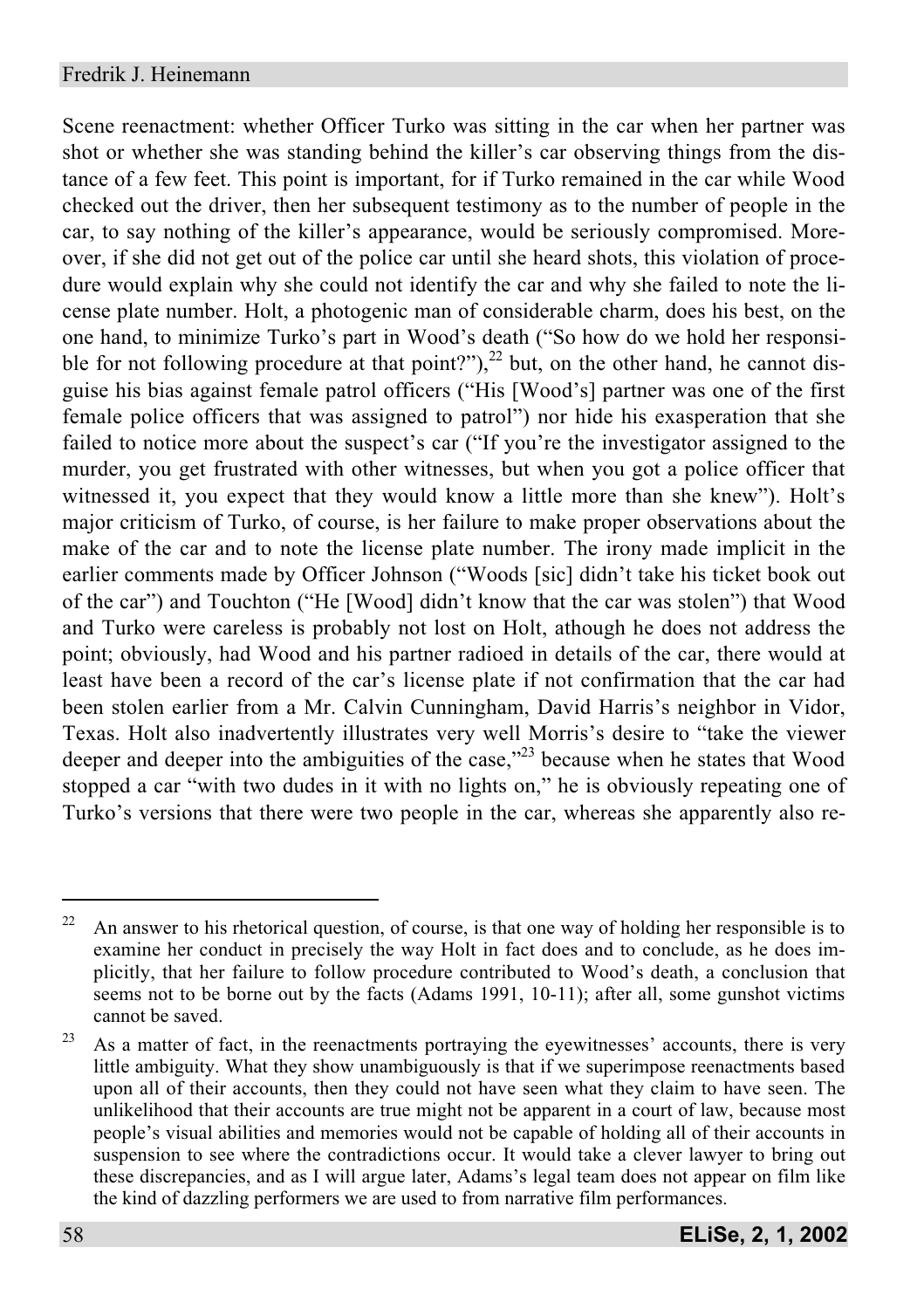ported shortly after the murder that only one person was in the car (Adams 1991, 335).<sup>24</sup> That is, although Holt in no way explicitly confirms or denies the presence of Adams in the car, he apparently here remembers the official version as testified to in court by Turko rather than her statement directly after the murder. (As we shall see in further discussion of the Crime Scene reenactments, the reliability of a witness's statement can be measured against how many people they claim to have seen in the car.) But what Holt does confirm is that Turko's story was not believed in its entirely by the internal affairs investigating team ("Speculation at the time was that his partner [Turko] was settin' in the car"), and as he takes us through the reenactment three times we begin to see that the version changes with the agenda of the commentary. Morris reminds us more than once of this ambiguity (in/out of the car) by showing us the paper cup containing the malted milk flying through the air.

The Dallas police's frustration at their inability to solve the murder on their own is borne out by Gus Rose's remark, "we finally got the break that cleared it—it came out of Vidor, Texas" (15:10). In the three minutes that follow, the Vidor detective working on the case of a stolen Mercury Comet, Sam Kittrell, provides the viewer with enough evidence to convict David Harris several times over. Harris, seen driving the car stolen from his neighbor, is also questioned in connection with rumors which police had been picking up in Vidor from David's "comrades in crime" (Kittrell) that he had been involved in a shooting in Dallas. Three of them testify, in non-standard dialects (almost incomprehensible to my students) so ludicrously appropriate to denizens of a Texas city reputed to be the state capitol of the Ku Klux Klan that had Morris hired actors who imitated them accurately, we would have accused him again of cooking the evidence. One claims that Harris "swore up and down" that he "shot that fucking pig." Another even demonstrates, in apparent imitation of the miming gestures used some six minutes earlier by Dale Holt, how David had described the shooting (see note 18). This friend (identified in the credits as Dennis Johnson) also states that David had reported that the police had stopped him, "checking out a stolen car," thus providing Harris with a motive for shooting Wood and revealing that he did not actually know at the time (as we do now) that Wood was merely going to tell him to turn on his lights and "be on his way"(Touchton). Officer Kittrell is even led by David to the murder weapon that he had hidden behind his house in a swamp. As Hootie Nelson (even a Dickens would have had trouble finding a more appropriate name for a redneck) puts the matter, making it clear what none of David's friends and Officer Kittrell doubt up to the days on which their

<sup>&</sup>lt;sup>24</sup> In addition, at 44:42 in the film a shot of printed text, most likely from a newspaper report, shows the words "Officer Turko" and beneath them the phrase "only one person," which I understand as documenting her original statement that only one person was in the car, an observation made, according to Adams (in his commentary to Crime Scene Reenactment VIII, starting at 44:42 as well as in his book, 335), fifteen minutes after the murder.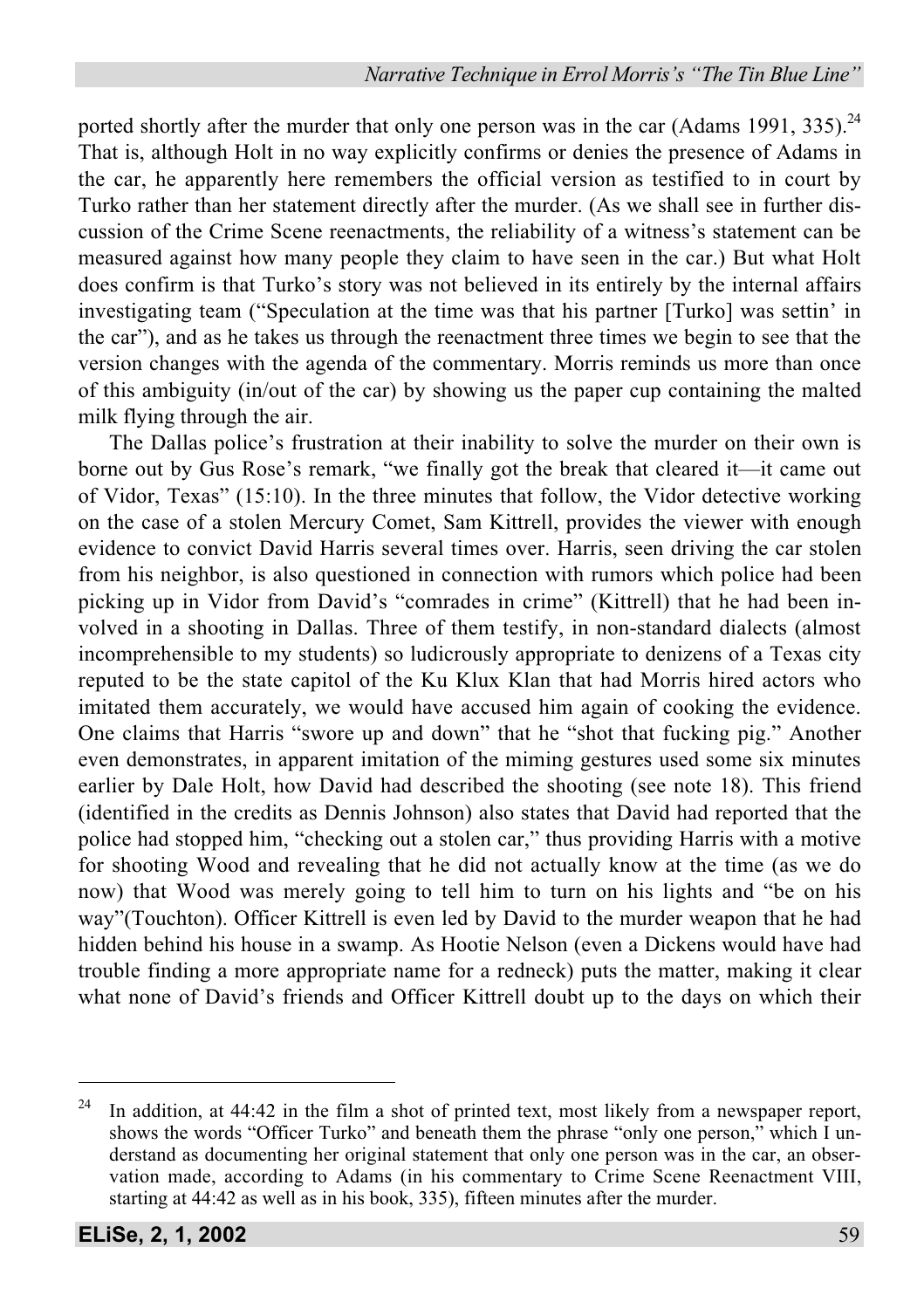interviews were filmed and long before Adams was released, "… I don't guess I really realized he did shoot the cop."<sup>25</sup>

The explanation the Dallas police offer on camera as to why they did not believe that Harris was the killer is their belief that Harris had simply been bragging to his friends, but that later had decided, rather than to face a life of imprisonment, to "come clean," as Detective Touchton puts it, adding "He just seemed like a friendly kid… I may have talked to him  $\ldots$  on a friendly basis, just to, uh, just to keep him friendly."<sup>26</sup> On Touchton's reliability as an interpreter of Harris's thought processes, we ought not to forget that it is Touchton (and not as Adams claims in his book [Adams 1991, 301] Rose) who explains why Adams's brother does not testify at the trial (fear of being accused of perjury), whereas in fact the brother did, according to Morris (in his interview with Moyers), testify unconvincingly about Adams's whereabouts on the fateful evening. Gus Rose, always the most articulate of the three Detectives, hits the nail on the head: "It wasn't very long till I realized that what he [Harris] knew was the facts of the case, and it matched perfectly with what we knew, and it had to be right." The scenario that the police present in this section of the film is not impossible, even not implausible if the rest of the evidence points to Randall Adams. That is, even though people in Vidor who knew David well think that he is capable of murder, the Dallas police may have gotten it right after all. I, for one, would feel more confident about their conclusions if I felt more confident about the Dallas police, who in Morris's capable narrative hands have been made to look up to now like bad cops. Whatever the truth, the fact of the matter, the identity of Officer Wood's killer, there can be no doubt that the Dallas police, as presented in *The Thin Blue Line*, bear a major responsibility for putting Randall Adams's head on the block. They do not seem in the least uncertain of their conclusion nor repentent that Adams is still in prison. Could it be that the police, obviously experienced in investigating crime and despite the circumstantial evidence to the contrary, managed to arrive at the right deduction? This is the question that the rest of the movie will debate.

**5**

The mystery of why Adams rather than Harris was prosecuted is further investigated in the third section of the film (31:11-47:25). In addition, Morris begins to introduce the question of how and why, given the evidence pointing at David Harris and that exonerating Randall Adams, the latter was convicted. One possible reason for his prosecution that is not examined in this section (nor really given much credence anywhere else in the

<sup>&</sup>lt;sup>25</sup> An utterance that I must translate for my students into standard English as follows: "I guess that at the time I did not actually realize that David in fact had shot the cop," which also entails the notion that he was convinced at the time he made the statement (in 1985) that David was the killer.

 $26$  No one needs to be reminded that Rose also had spoken of his "friendly" conversation with Adams.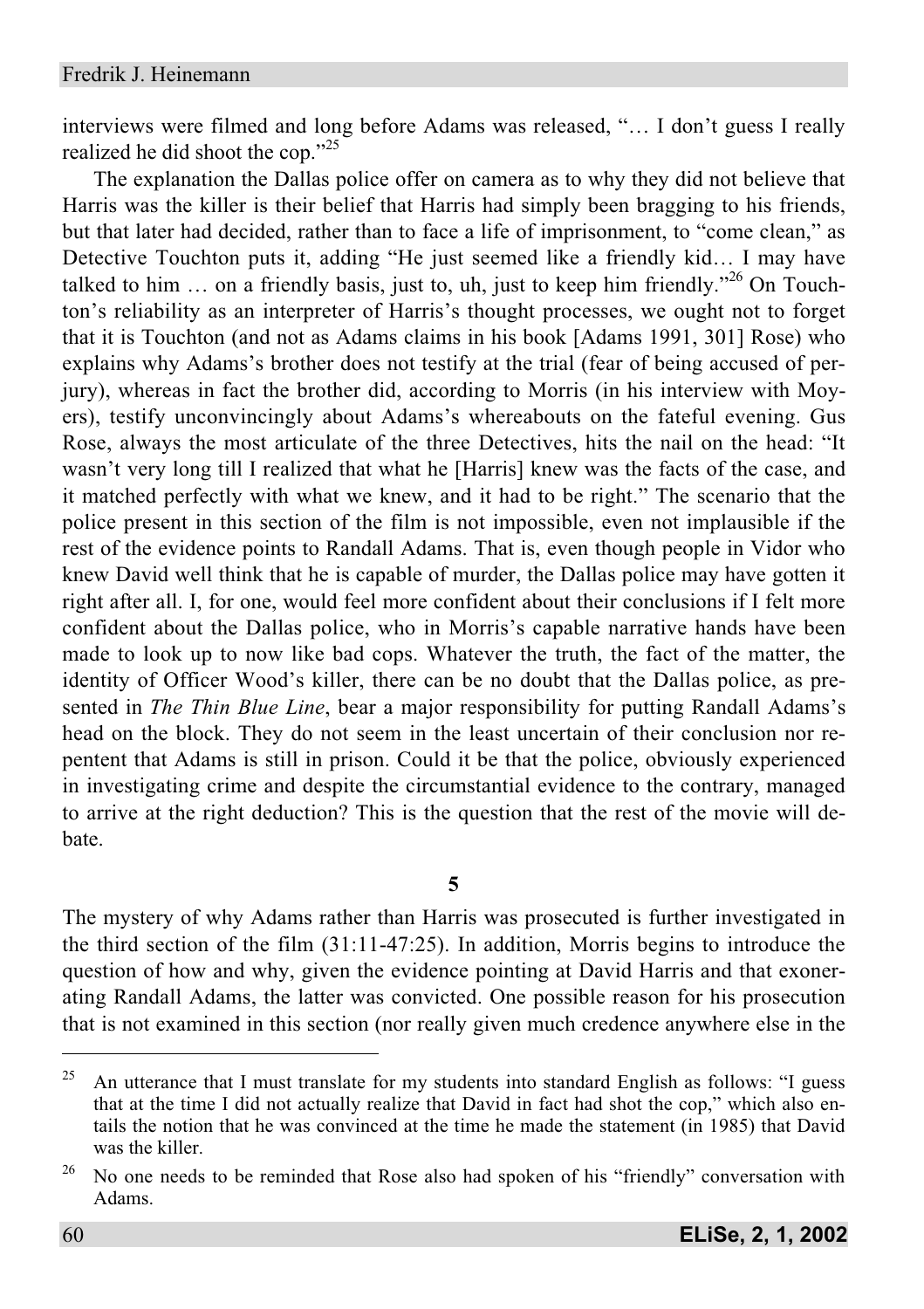film) is that the Dallas police and Assistant District Attorney Douglas Mulder believed that Adams was guilty. One might argue that experienced police officers like Gus Rose develop a sense of which suspects are telling the truth and which are not, and it is entirely possible that they were honestly convinced in 1976, as they seemed still to be at the time their interviews were filmed (1985), that Adams was the culprit. Moreover, despite all of the evidence that Morris, Adams's lawyers, local reporters and the prosecution uncover—and despite all of the alleged shoddy tactics practiced by Douglas Mulder—there is still the possibility that the police and the prosecution got the right man. To convict Adams it matters little whether he lacked an apparent or plausible motive for killing Wood, so long as it can be demonstrated beyond reasonable doubt that he did so, and if the witnesses to the murder are to be believed, then their testimony is evidence that he killed the policeman.<sup>27</sup> Morris, of course, understandably does everything he can to counter this version of events—after all, he honestly believes that Harris is the guilty party—and offers two reasons for prosecuting Adams, the first a relatively optimistic conclusion voiced by one of Adams's attorneys, Dennis White: "I felt that some policeman, whether in Vidor or Dallas, made the decision about who to prosecute and set the wheels of justice in motion in the wrong direction, and they got going so fast no one could stop them." The second, more cynical, conclusion is arrived at by Edith James, who claims that Adams was prosecuted, "not that they had him so dead to rights, but just that he was a convenient age," that is, he could, if convicted, be put to death, whereas Harris, aged sixteen at the time of the murder, could not be so sentenced. Morris would seem to share James's view, at least in part, when he states in the Moyers in-

 $27$  According to Linda Williams (Williams 1993, 21, note 4) Charles Musser argues in a paper "that the prosecution and the police saw Adams as a homosexual." In response to an e-mail I sent Ms. Williams inquiring whether there was any evidence to back up this interesting suggestion, she replied that it was just a theory, meaning, I take it, that there is no evidence external to the film that the police or the D. A. believed Adams was homosexual. That is, for some undisclosed reason (perhaps an imaginative interpretation of why Adams would spend the day with, and go to a drive-in in the company of, a sixteen-year-old) some viewers of the film hatched the theory of Adams as homosexual and then projected this notion onto the Dallas police. She also asserts (Williams 1993, 21, note 4) that "this perception" was "suppressed by the film." If what Williams means is that nothing in the film suggests that Adams is gay or that the police so regarded him, then claiming that the *perception* was *suppressed* begs the question. Richard K. Sherwin, who speaks of the sexual connotations of "… going to a softporn drive-in movie," asks the question "Why were the car's lights off that night on Inwood Road?" and suggests that Adams and Harris were engaged in "a tryst that night along a dark road" (Sherwin 1994, 60). This latter assertion ignores the fact that the film shows us repeatedly that Officers Wood and Turko stopped the car when they observed it moving without headlights. There thus can be no question of the police coming upon a parked car containing Adams and Harris, as Sherwin implies. His conjecture also ignores the case Morris makes that *all* the evidence which places Adams in this car at the time of the shooting is highly tainted. Sherwin's article is an example of how to create ambiguities by alleging them into existence and then weaving them into a dual plot, one of whose strands he has elaborately contrived through tendentious misreadings.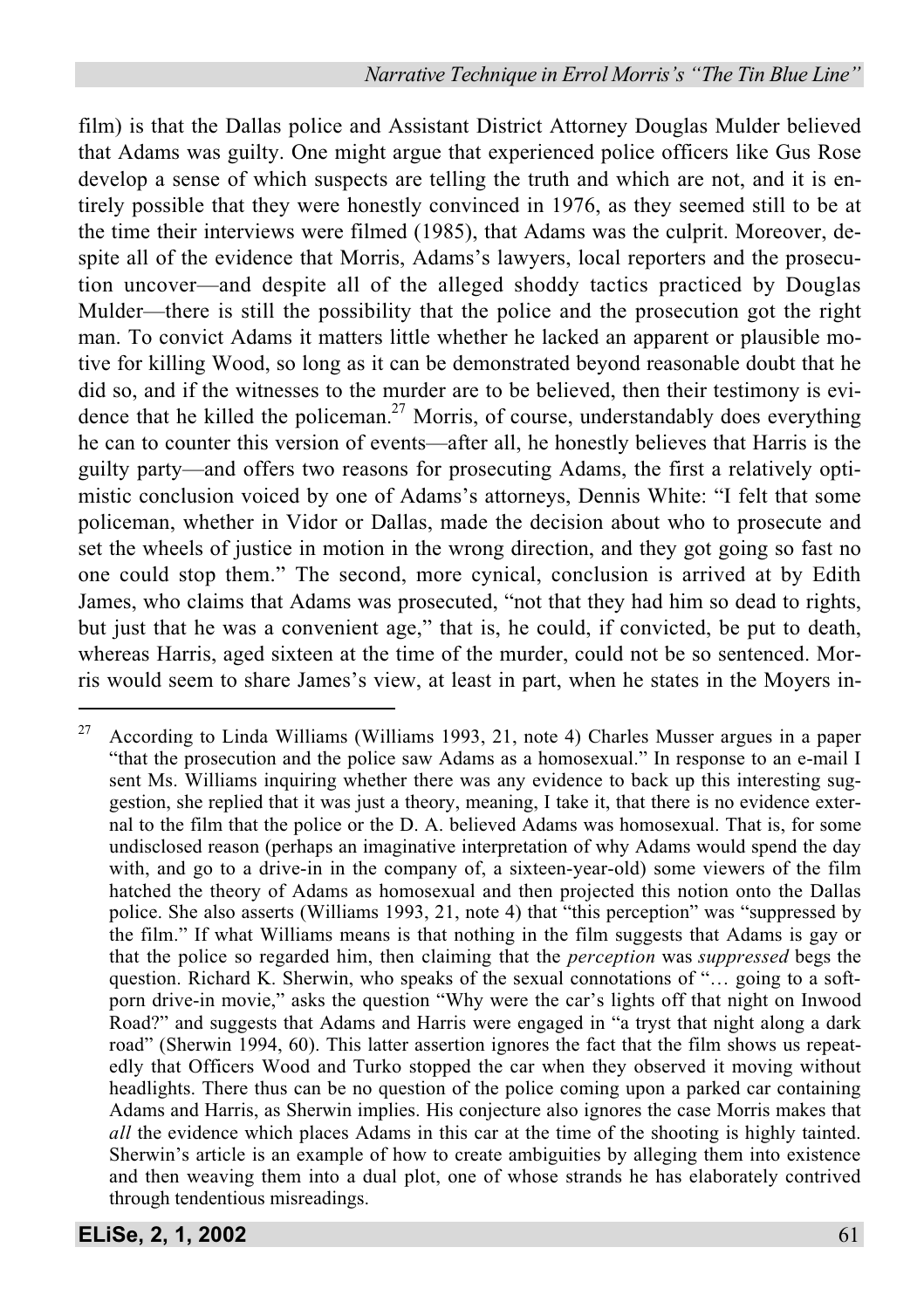terview that "a kind of blood-lust took over in 1977 at Adams's trial: 'here's the killer, he's the one who did it, now let's all pull together, get a conviction, and kill the guy'." Another reason, one we deduce from the film but which no character states explicitly, is that Adams was prosecuted because if the state believed him, they would not be able to use Harris's testimony, the chief eyewitness account by someone a few feet away from the murderer when the crime occurred (Adams 1991, 62).

How and why Adams was convicted is another matter, and Morris begins to suggest some of the reasons in this section. One reason is that if, like Adams, you lack sufficient money to hire an adequate defense team, the defense you will get might resemble that provided by his two lawyers, and it will have a limited chance of success against the greater resources, both in money and people, possessed by the state. (In this connection see Radelet 1992.) The presumption of guilt weighing upon the accused requires more than the innocence of the defendent, and a defense lawyer's belief in his or her innocence, to defeat the state's case. Dennis White, experienced in civil, not criminal, law prior to taking on Adams as his client, and his partner Edith James, by her own account completely inexperienced in the world of capital crime, probably had little or no chance against Douglas Mulder, a legendary prosecutor whose won and lost record in murder trials until his retirement from public office puts him at the top of the chart. Indeed even a partial list of his record shows that in cases where the death penalty was not exacted, the convicted were sentenced to long prison terms, up to and including one of 5005 (five thousand and five) years in prison.

Be that as it may, Morris treats Edith James and Dennis White with respect throughout the film, and does not indulge in the kind of criticism of White's conduct of the case made in Adams's book (Adams 1991, 288-89, 312-13).<sup>28</sup> But they do indict themselves from time to time, as do all the characters who appear in the film, with the exceptions of Adams, Officer Sam Kittrell and, perhaps, Melvyn Bruder. Beginning this section abruptly, Edith James, an ebullient, salt-of-the-earth type—a poor man's Roxanne, perhaps—does not fit the central casting office ideal of the hard-nosed, sharp-witted, sleek and elegantly dressed and stylishly coiffured lawyer whom the likes of O. J. Simpson can afford to hire when faced with a capital offence, and although she apparently spent little or no time examining witnesses or presenting evidence in court, this fact is not evident from the film. (Adams 1991, on the other hand, makes almost no mention of her role in the case). Dennis White is in all respects a sympathetic man, scholarly in demeanor, soft-spoken, articulate, obviously intelligent, a good man apparently designed to give the lie to the thousands of lawyer jokes that discredit the race; as a matter of fact, he reveals in the film that he has given up the practice of law following this case after discovering what kind of tactics must be employed to defend a client in the only system

<sup>&</sup>lt;sup>28</sup> This lack of criticism is partly a result of Morris's narrative style: to make a case against the two lawyers would have necessitated some third party's expository remarks on how they conducted the case, a tactic that would have been counter-productive for a number of reasons I have no space to go into here.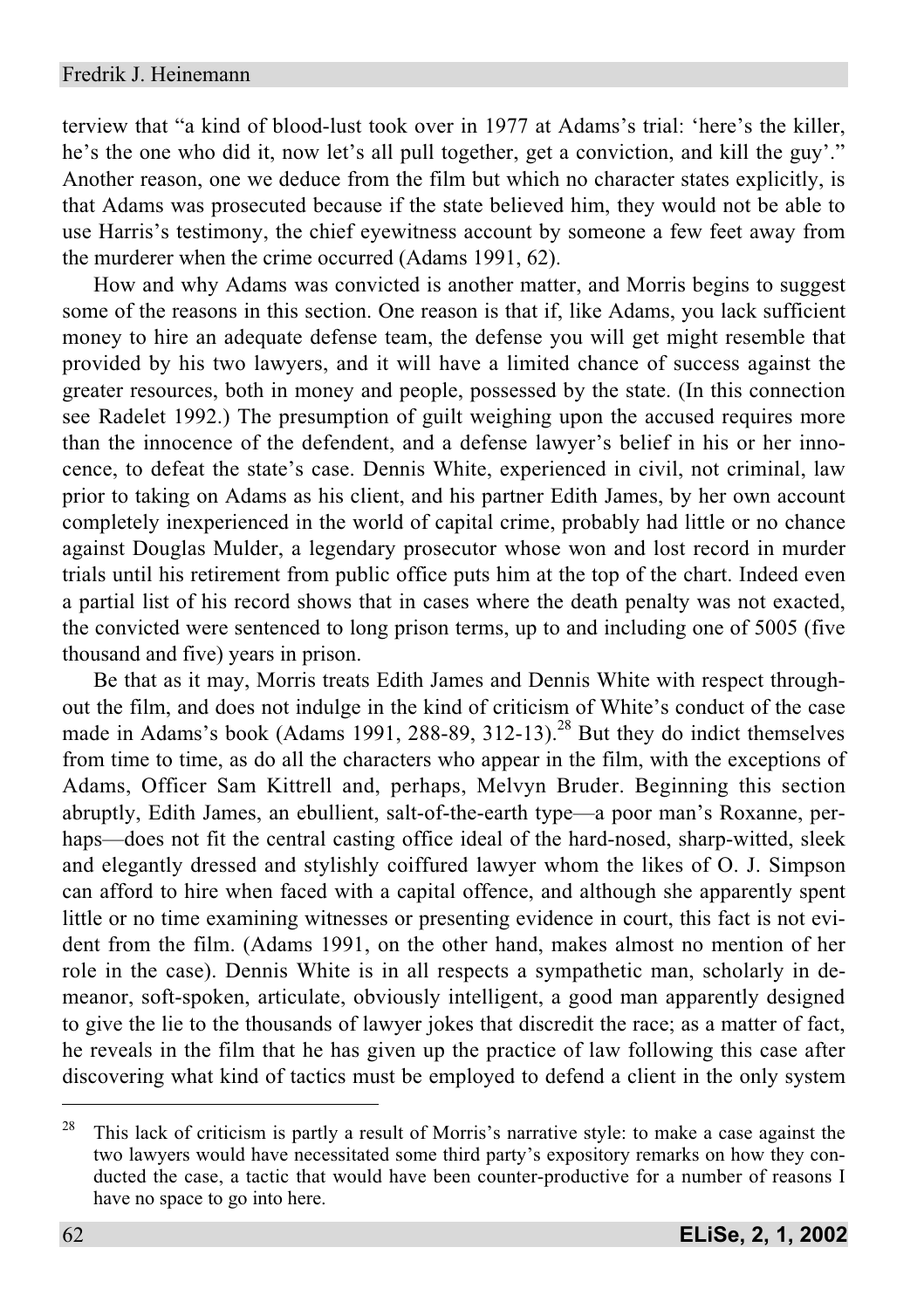of justice available. (Melvyn Bruder, a man who later makes a couple of brief appearances in the film, comes into the story to help with Adams's appeal and strikes a more professional, even cynical, approach to the business of dealing with people like Doug Mulder; but by then it is too late; Adams was on death row, and the business of granting him a new hearing would take over eleven years.) At the time the film was made, all three members of the defense team had one thing in common, of course: a complete inability to ward off fate that all but crushed Randall Dale Adams.

Both James and White reveal things that indicate the size of the task confronting them. James tells us that she was supposed to interview the man running the store near Adams's motel that he allegedly stopped in at on the night preceding the murder, but that she did not get over to Fort Worth (some thirty-five miles from Dallas) "for a long time." Naturally, the man could no longer be sure that Adams had been in the store on a night at least two months previously, and James may have had good reasons why she could not find the time to get to Fort Worth (aside simply from making a living working on other cases), but her statement makes it seem as if she was derelict in her duty. But had Randall Adams been able to afford more investigators, this kind of evidence would undoubtedly have been more forthcoming. Moreover, the defense team's interview with the manager of the drive-in movie, which might well have brought to light the fact that the last feature finished earlier than Harris claimed it did, was less complete than the prosecution's investigation (Adams 1991, 259). $^{29}$ 

White, for his part, testifies to his difficulties in presenting his crime spree theory, that David Harris had committed a series of crimes before and after the murder of Wood and that it was he who had "the heart filled with malice," the person more likely to have committed this crime because he had committed similar ones before and the man anxious to escape from the police. (Adams, on the other hand, is portrayed as having no tangible motive for shooting the policeman; "Why would he do it," White asks?) For White, the man bearing the responsibility for his not being able to present this evidence is Judge Donald Metcalfe. Morris, perhaps wisely, does not go into the details of the legal niceties on this point. (How would a viewer not trained in the law be able to decide

 $29$  It was Morris's research in 1985 that uncovered the report (based on State Investigator Jeff Shaw's visit to the 183 Drive-In on March 29, 1977) that reveals a discrepancy in Harris's chronology. Shaw's report documents that, even if Harris's account of when they arrived at the drive-in (while *The Swinging Cheerleaders* was showing) and when they left (while *The Student Body* was showing) is accepted, Adams and Harris could not have left the theater later than 23:30, rather than sometime after midnight, as Harris testified (Adams 1991, 259). We remember that Wood was shot at 00:30, that is, a few minutes later. Adams claims, on the other hand, that they arrived during the showing of *The Student Body* (sometime between 19:00 and 20:40) and left while *The Swinging Cheerleaders* was still running (sometime between 20:40 and 10:24). Had the defense team produced a similar report, which Mulder apparently illegally withheld from the defense (Adams 1991, 260), they could have questioned Harris's account and further questioned his veracity. Whether a discrepancy of some forty-five minutes would have tipped the balance in Adams's favor, however, is doubtful.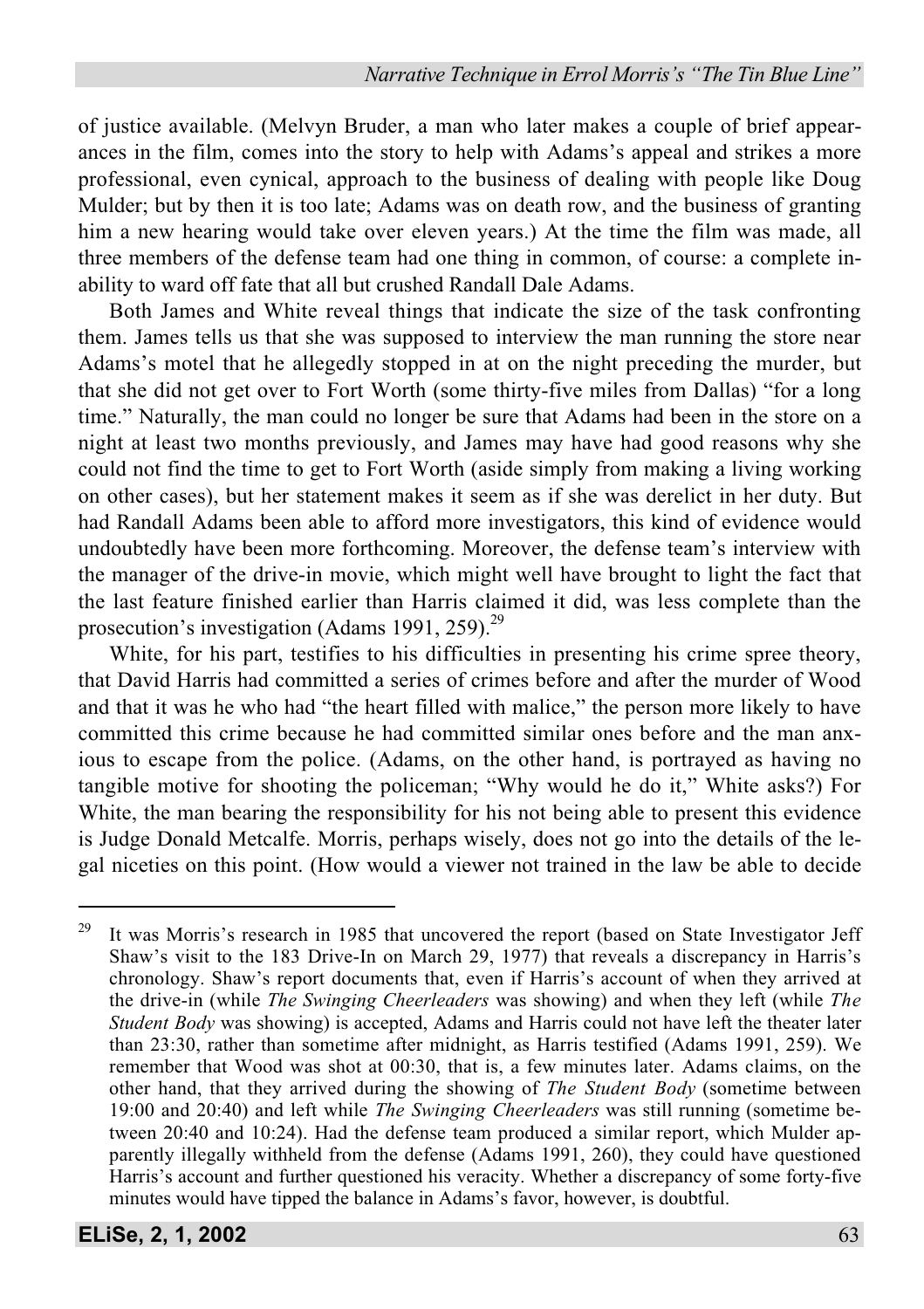who was right? On the one hand White is bitter, and on the other none of the appellate courts, apparently, saw fit to reprimand the Judge on this point.) Morris is content to attack the Judge on narrative-cinematic grounds. First, he has James introduce him into the film by saying, in a manner reminiscent of Gus Rose's debut, that the Judge allegedly remarked to Dennis White's wife, "what do you care, he's just a drifter." Then in a manner to which we are now accustomed, the Judge appears and characterizes himself as a man who grew up in a family in which he was taught a great respect for law enforcement, because, as he explains, his father was an FBI agent in the 1930s, "probably at the worst possible time to be in the FBI." Morris introduces a clip from a Hollywood B-film in which the reenactment of the shooting to death of John Dillinger is presented. The Judge then proceeds to relate some facts that he characterizes as *trivia*, recounting with great gusto the story of the Lady in Red, the woman who, apparently, betrayed Dillinger. The manner in which the Judge serves all this up, and the character of the nondiegetic film clip, brands the Judge as a law-and-order man, a not-quite-man who as a boy had real cops-and-robbers stories (in which J. Edgar Hoover was the goodguy) sprinkled over his cornflakes and who grew up to be a Hanging Judge. He must have been the only youth in American who rooted for the FBI against Dillinger, and we can believe he was on the Texas Rangers' side when they did battle against Faye Dunaway as Bonnie and Warren Beatty as Clyde. Mostly, the judge in this segment appears to be a silly man, one fighting hard to create a sense of dignity, probity, and objectivity worthy of adjudicating the fate of a man who is only a drifter charged with killing one of the family. The harshness of the portrait of the Judge will increase in intensity—out of his own mouth he will appear virtually incapable of looking dispassionately at the evidence of his misconduct in the trial, as determined by the United States Supreme Court.

The impression gained from the rest of this section is that Adams is a better lawyer now than his two defense attorneys were then. As Adams, for example, takes us through Teresa Turko's testimony shortly after the murder and her contradictory courtroom testimony, we wonder why his lawyers were not able to make the same discrepancies obvious. Space prohibits me from further analyzing these elements, but this section ends on the note that one reason that Adams is in prison is that he committed the Unforgivable Sin in the United States of being a poor man accused of a crime.

**6**

In attacking the prosecution's conduct in the Randall Adams case, Morris shifts into a higher gear, so that his portrayal of the trial judge, Don Metcalfe, and the three surprise witnesses to the murder, Emily Miller, her husband R. L. Miller, and Michael Randell, achieves a comic savagery only obtainable by a great artist. Morris's criticism of the police and Assistant District Attorney Douglas Mulder is indirect (Mulder, of course, does not appear as a talking bust), but by attacking the witnesses he impugns the prosecution for allowing them to testify in court. Indeed, one of the great mysteries in the Randall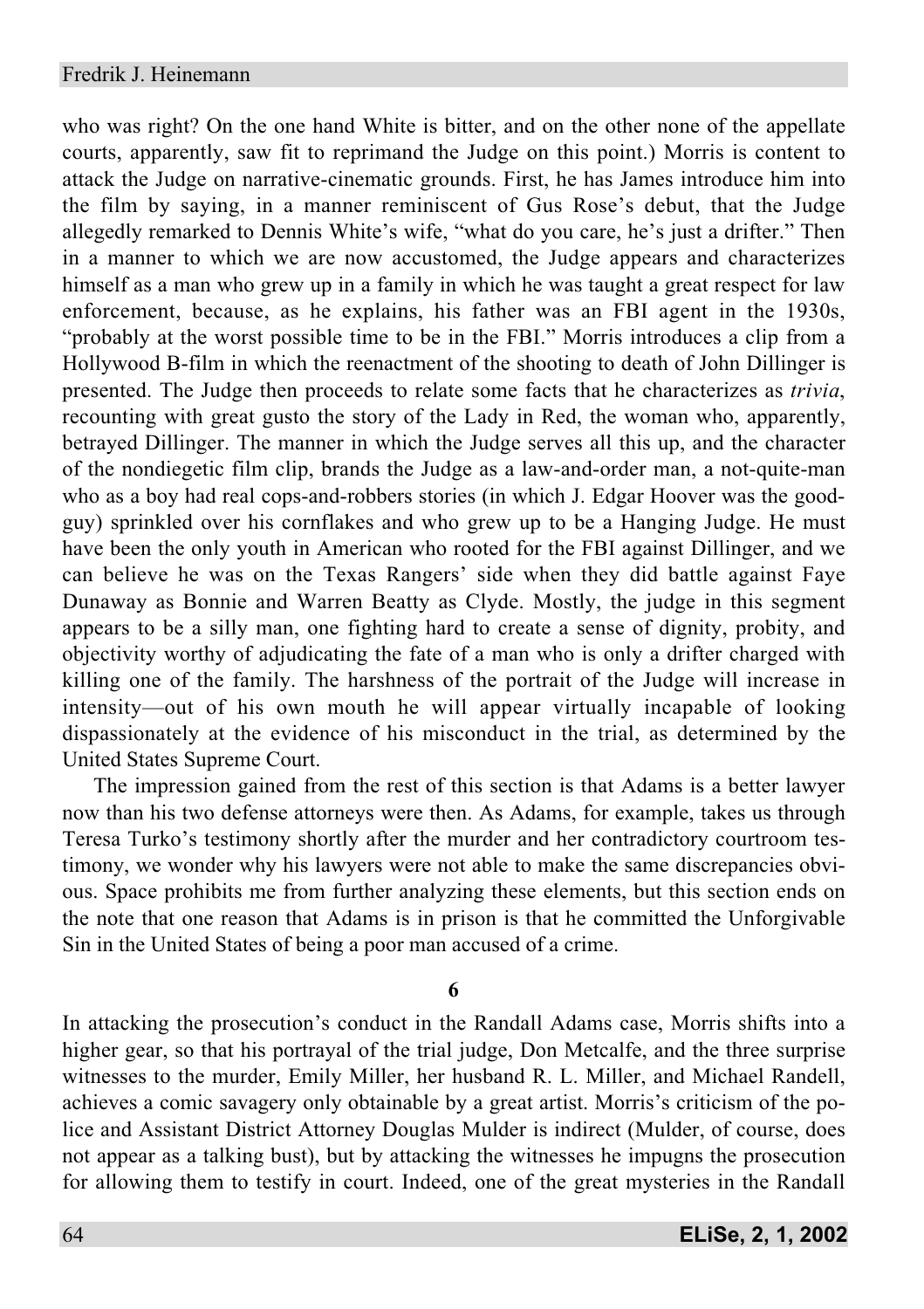Dale Adams case is how the prosecution was able to present the testimony of the three eyewitnesses so that the jury found it believable. Why, we ask, did their sworn statements against Adams not immediately result in his leaving the courtroom a free man? However, we must never forget that the medium of the courtroom obeys other laws than those of the film world, and that what Morris can do with a camera, his interviewing technique, and a team of expert cutters changes the equation. On camera the surprise witnesses are comic figures, grotesque caricatures of unreliability and duplicity, virtual allegorical characters in a show of dummies portraying how justice can go wrong. We can laugh now only because Adams has been freed of their baleful power over his life, but before the film was made, few of the sympathetic eyes observing his sorry fate could have remained dry.

Once again, I would like us to imagine that Morris constructed a fictional narrative account of the Randall Adams saga. That is, Morris makes up the entirely fictional story out of whole cloth, wrote the script in such a way that it makes little or no reference to the actual world (aside from choosing Dallas as its setting), hired the actors to play the parts, and then filmed them performing the roles as he had conceived, written and directed them. The imaginary film that Morris eventually produces, we are to imagine, precisely duplicates the film as we have it, the only differences being that the dialogue spoken by the actors is pre-scripted, actors play the fictional characters and everyone is an informed party to, and a willing conspirator in, as it were, the nature and aims of the film. Let us further try simply to imagine the preposterous scenario in which Morris interviews a few dozen actresses in the vain attempt to find one able to approximate the brilliant performance of the actual Mrs. Miller, an artist capable of capturing her onscreeen combination of good-ol'-girl star-struck naiveté and winsome slatternliness. *Fictional Morris as movie producer puffing a large stogy to central casting*: "Could you send over a gal who looks like a burned out hooker with a heart of granite and sewed-on button-eyes, preferably bleached-blond, one whose face hints at a brain which drugs, alcohol, and years of existence on the bottom rung of the human evolutionary scale have reduced to hominy grits, a ding-bat who will stop at nothing to achieve her fifteen minutes of fame?" Would this fictional Morris have obtained a fictional actress more capable of acting the part of the actual Mrs. Miller? Equally hard to believe is that Morris could possibly have found a man to appear on camera who could approach the inarticulateness and mental dullness of Mrs. Miller's spouse, or the comic egotism of Michael Randell. Again we marvel at two things: Morris's luck that the witnesses actually appear in the guise that nature has given them and the camera so brutally exposes, and his good fortune that they agreed to submit to the interviews at all. We must never forget that had they, and the other talking busts, refused to sign releases, as did Douglas Mulder, Randall Adams would most likely still be in prison.

Morris begins his attack by merely allowing Mrs. Miller to tell us about herself. What she says makes her look sufficiently silly and inane for Morris's purpose of impugning her testimony: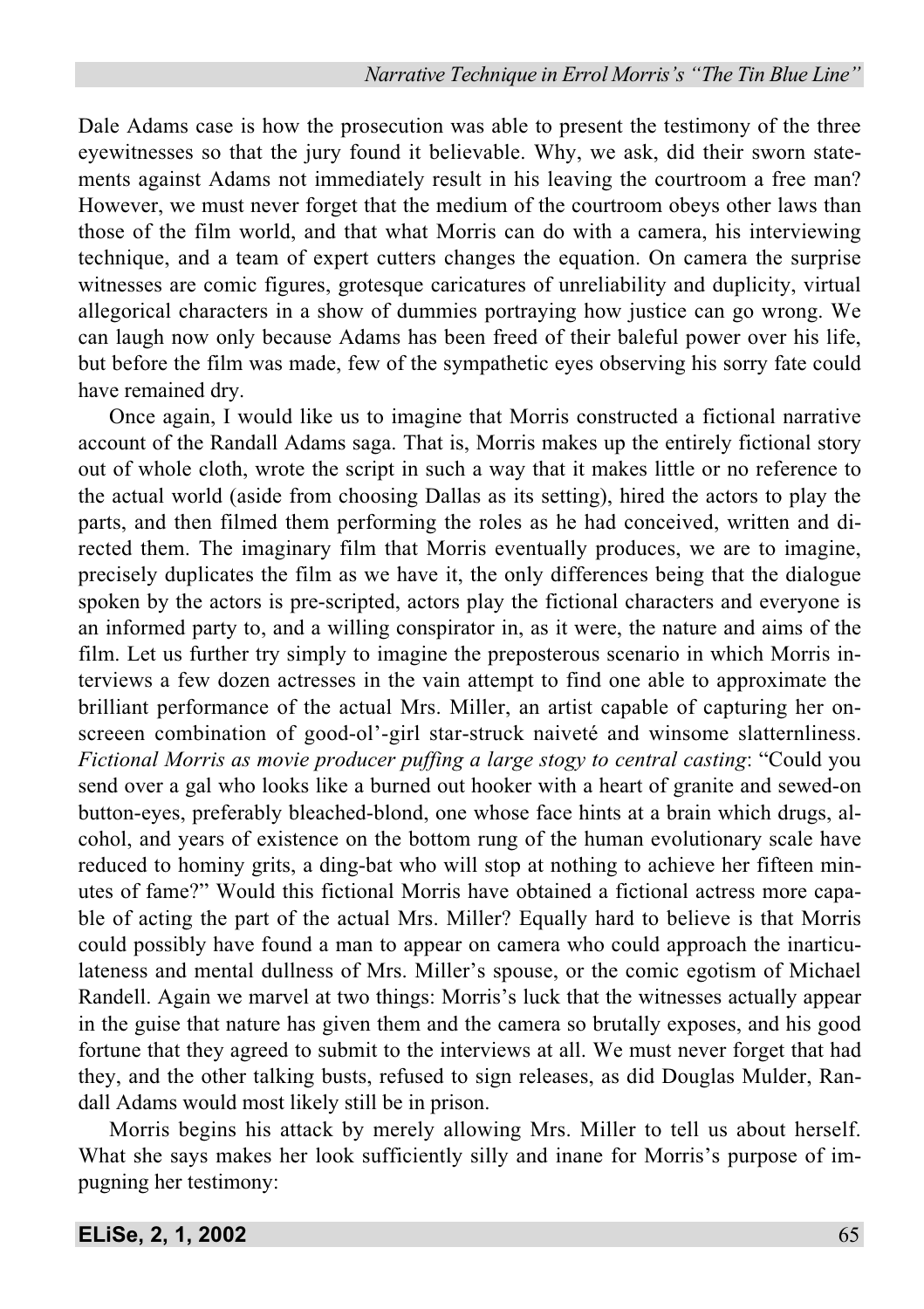"You know it's always happening to me, everywhere I go, you know, lots of times there's killings or anything, you know, even around my house, wherever, and I'm always looking, or getting involved, you know, finding out who did it or what's going on."

Virtually the only thing missing from her account of the world that would make her appear less in touch with reality is a tale of being kidnapped by visitors from outer space who taught her how to see through walls and etch glass with her powers of thought. But when Morris introduces nondiegetic cuts from old *Boston Blackie* television episodes (a popular detective show from 1950s television, as I must explain to my students) to illustrate her childhood dream of being the girlfriend of a detective, he suggests that only a D. A. extremely confident of his powers, as well as being indifferent to truth, would have taken the risk of presenting her to a jury. She concludes her introductory remarks with the comment that "I listen to people, and I'm always trying to decide who's lying or who killed who, before the police do, see if I can beat 'em." No Hollywood scriptwriter would allow one of her unsympathetic characters to speak like this—she would have no defense against the charge of over-writing—but Morris, apparently a documentary film maker blessed by the gods, gets Mrs. Miller to say all this on her own. How much would Morris's discrediting of the prosecution have suffered if Mrs. Miller had appeared just normally goofy rather than more than slightly demented?

Her appearance and her on-screen chatter would matter little were it not for Morris's indictment of her as a liar, a woman who committed perjury that almost cost a man his life and actually cost him eleven years of prison time, some of it at hard labor. He goes about establishing her perfidy by permitting her to describe the death scene, a narration that she prefaces with the remark that she and her husband were having an argument prior to the events she witnessed. She begins thus: "So about that time a police [sic] came out of a restaurant on the right hand side of the road, and he went to pull the man over." After a shot of a rotating light, the roof of the police car, and a bushy-haired driver adjusting the rearview mirror, Mr. Miller, in making his first appearance in the film, jumps in with "I didn't think she seen the guy, but she did, because I said, 'what are you looking at,' because I knew something had went wrong." Even if we remove the non-sequitor from this last statement and recast their remarks into standard English, we cannot change the impression Morris creates that as they are talking to each other their car has driven beyond the point where they could have seen the driver clearly or have seen him shoot Officer Wood. A shot of a yellow car (presumably theirs) shows it approaching from the east the two stationary cars that are facing west as Mr. Miller utters his remark quoted above, and another shot shows their car drawing even with the blue compact as they continue to reduplicate their conversation, the camera focusing on Mr. and Mrs. Miller in turn. Morris contrives to make the length of their conversational exchanges represent a certain distance travelled by their car, so that by the time they explain to us what they claim to have seen, their car is far beyond the point where they could have seen into the car or have seen the shots being fired. (A comparison of several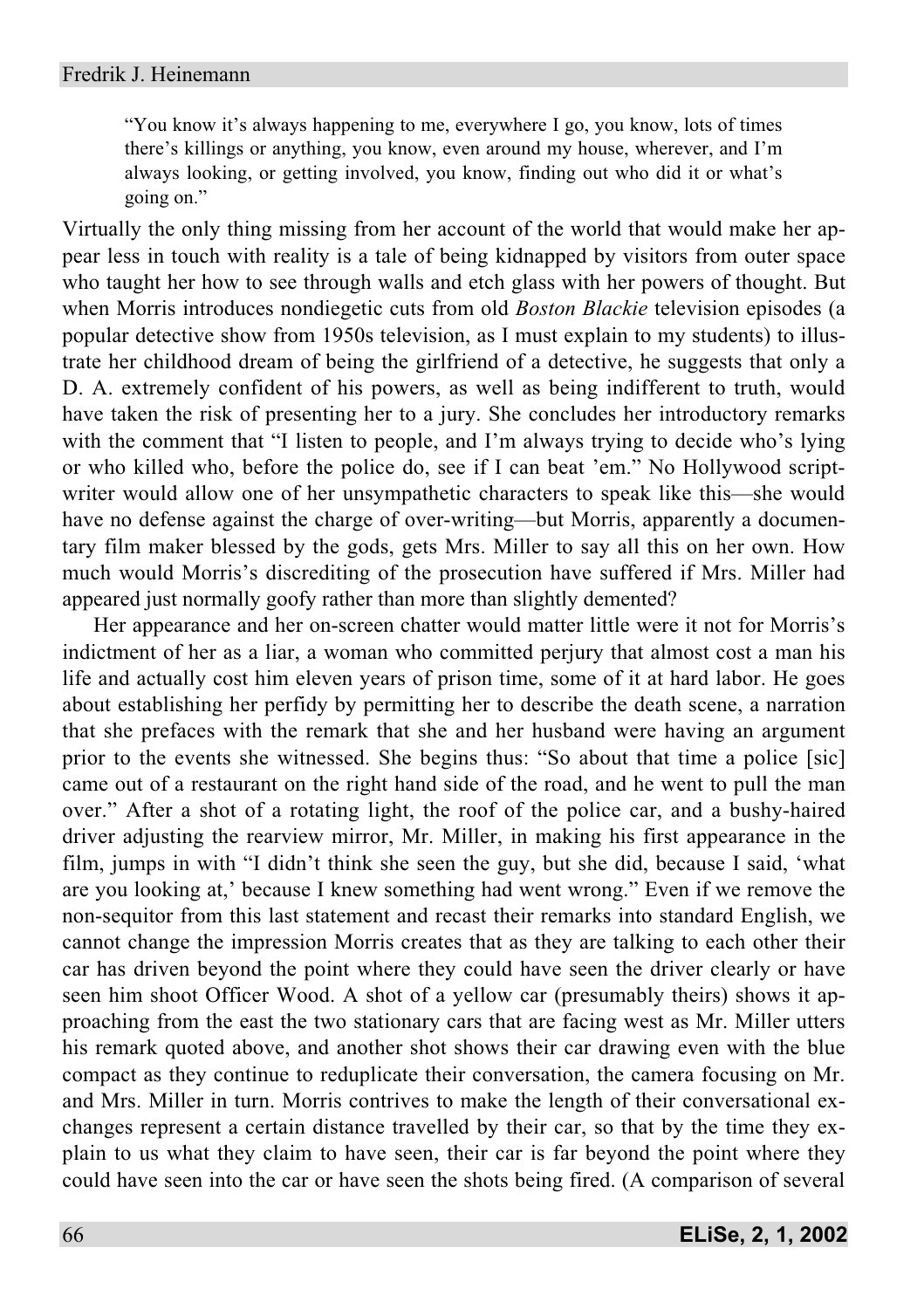other reenactments establishes a relative chronology of events: the driver adjusts the rearview mirror; the policeman reaches the driver's door as the driver rolls down his window; the shots are fired.) Thus, at the point in their narration when they pass the car, the policeman is still several yards from the driver's door (the window is still rolled up). Mrs. Miller states: "It was real dark, and it was cold [that is, the window must have been closed]; it was hard to see in that car." Apparently, she realizes the significance of her statement (that she could not have seen the driver clearly enough to identify him), so she adds, "But, see, his window was down, the driver's window was down, and this is how I got such a good look." That it is unlikely that her version is true is an impression we gain by how the film is edited. Told without the insertion of the reenactments, her account might seem more plausible, but measured by the law of seeing is believing, a certain logic identifies the lies: The Millers's car is beyond the parked car before the policeman reaches the rear tire of the blue compact; the window is first rolled down some time after this point; ergo the Millers could not have seen the driver through the rolled up window. Thus Morris discredits the Millers' narrative and documents their perjury, and to add insult to injury Mr. Miller makes what is perhaps the most damning remark in all of their comments taken collectively; after describing the driver's appearance, he says: "But you know, like I said, when he was in court, he sure look a lot different." We can assume (I have not read the trial transcript) that he made no such statement in court, for if Adams did not look the same in court as on the night of the murder, he could not have been identifiable; he could not legally have been the same man.

In order to support the point that he has made subtly with film technique, Morris allows Edith James, Dennis White, and Ms. Elba Carr, a fellow worker of Mr. Miller's at a gas station, to comment on the Millers' testimony. First, James exposes a discrepancy in Mrs. Miller's courtroom testimony by pointing out that she had not been working for a gas station just prior to picking up her husband on the evening of the murder, because she had been fired two weeks before for "till-tapping." (James also alleges that the Millers offered their information on the murder to the police to extricate themselves from charges of disorderly conduct at their apartment.) Dennis White states that he got a call from a woman offering to testify against the Millers; she also stated that she had phoned the D. A.'s office during the trial, warning them not to believe anything the Millers said. Ms. Carr, a pleasant-looking middle-aged woman, appears on screen and states simply, "they [the Millers] were scum, they were just … actually scum." She states that the day after the murder Mr. Miller told her that "he couldn't see a damn thing … he didn't see a damn thing, he couldn't see nothing, it was too dark." She expresses "shock" that despite his remark that "for enough money he would testify to what they wanted him to say, or he would say anything that they wanted him to say, or he would see anything they wanted him to see," he did "go ahead and get up and tell that he did see the actual shooting." She also expresses doubt about the reliability of what he actually said he had seen, observing that she doubts whether he could have seen anything from where he was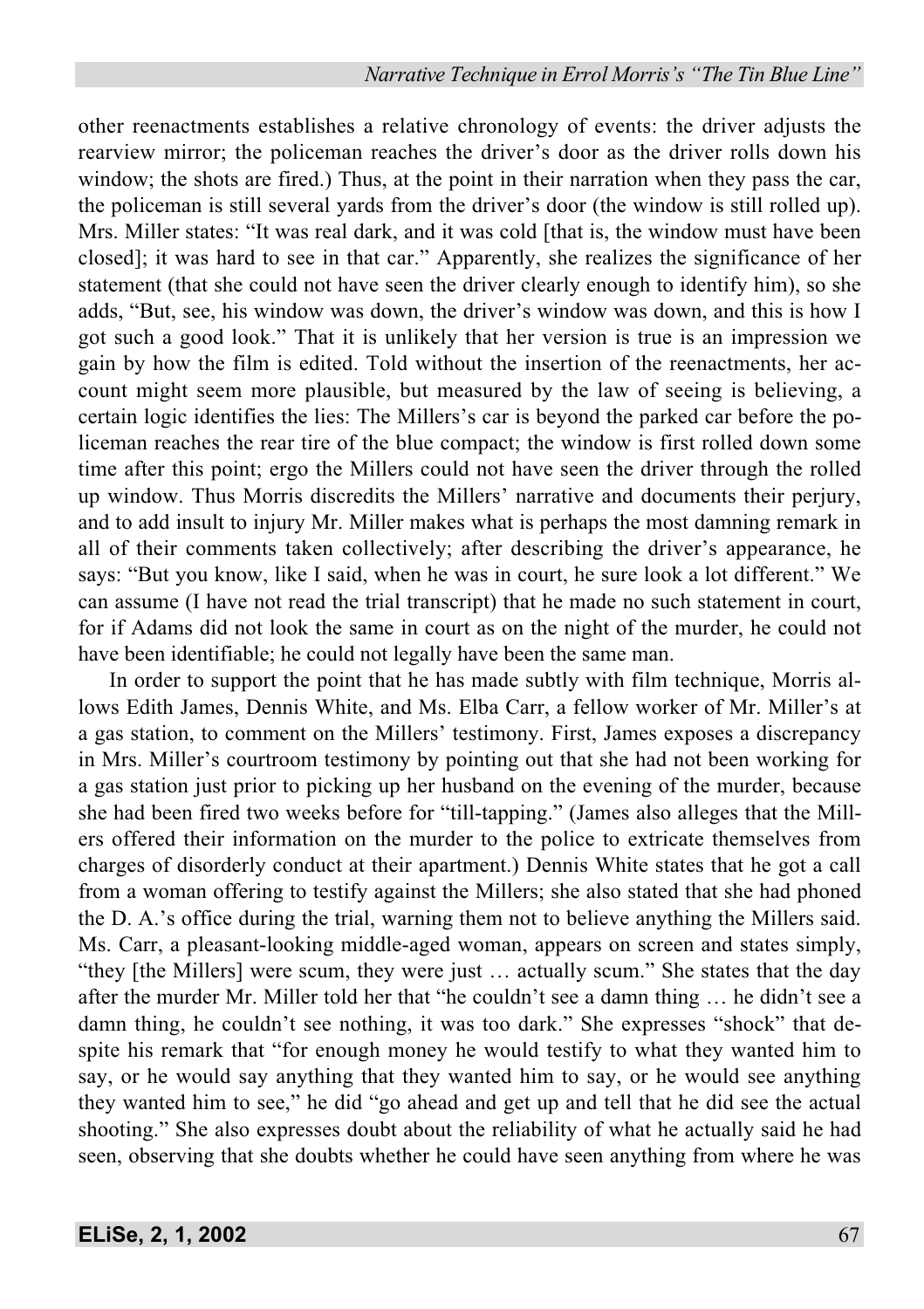"with binoculars." After this treatment, the Millers, to use a current American idiom, are toast.

Morris, we might guess, is probably as proud of his treatment of Michael Randell, the third of the surprise eyewitnesses to the murder, as of any other segment in the film, for this brief cameo exquisitly deflates the ego of a truly unlikable man. Again the principle "out of the mouths of talking busts" is the device for doing Randell in, for he begins by telling us matter of factly how he has developed a powerful memory over the years: "I'm a salesman, and you develop something like a [sic] total recall. I don't forget places, things, streets, because it's a habit … something I just picked up." (Presumably Morris had asked him, to elicit this bit of blasé self-characterization, what made him such an excellent witness.) In support of his own estimation that he possesses total recall, Randell's on-camera monologue begins promisingly enough: "I was leaving the Plush Club one night driving a 1977 Cadillac heading west on Hampton" [so far so good: the reenactment shows a car, maybe a 1977 Cadillac, drawing level with the two stationary cars]. But things begin to get out of hand rather quickly: "I noticed an officer had two individuals pulled over to the curb [no curb visible] in a blue [pause] some type of vehicle. [Reenactment shows Cadillac level with the two cars, then passing them] It was [pause, face showing strain], it was … a blue … I think …yeah, it was a blue Ford … It was a blue sumpfin!" So much for the photographic memory, but Randell plows ahead nevertheless: [While the reenactment shows the Cadillac further past the two cars] "The driver had long blond hair, a mustache, the other one didn't have no hairs [!] on his face." Those viewers who have been paying attention to the reenactments shown up to this point know that there is no visual basis for his assertion that there were two people in the car; only Dale Holt and David Harris have said that there were two men in the car, and Holt, of course, not an eyewitness, was apparently repeating a dubious version of events provided by Officer Turko, which she later revised in her court testimony; Adams has made it clear, citing Harris's story, that by this point Harris was slumped down in the seat, so that he could not have been visible from outside the car. Thus, Randell is here recalling an impossibility, apparently based upon his faulty memory of what Harris or other witnesses testified to in court; he could not have seen what he claims to have witnessed. The other possibility is that he is accurately recalling a lie that the three witnesses hatched in consultation with the proesecution. Furthermore, he continues to give his imperfect imitation of a man with a perfect memory:

"He'd [the police officer] walked up … his car was behind… lemmie … I don't know if it was behind or in front, but I know he had him pulled over … And he was up to the car … I think he was up to the car … Let me think … yeah, he was up to the car… as we [sic] was going by … yeah, he had been up to the car … yeah, he was up to the car.

Of one thing he is sure, however: "… I didn't see no bullet … cause I went on," leaving us to believe that had he not driven on, he, like Superman, would have been able to see bullets, no doubt a skill that he had taught himself in his capacity as a salesman. Finally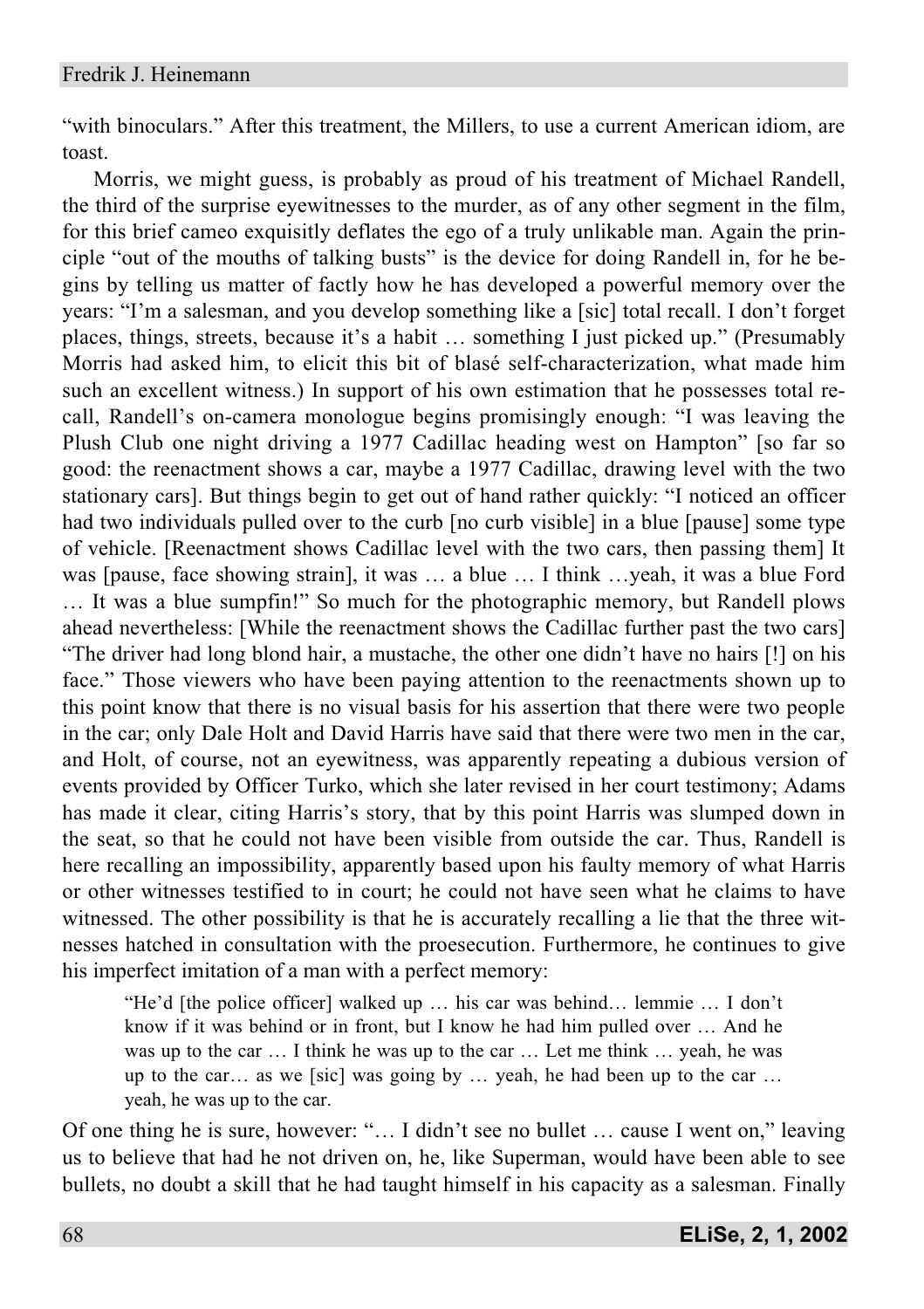in this segment, he also provides an inadequate explanation for why Adams and Harris were stopped: "A person that is white going through that area at night—he's a sore thumb … If they don't look right, they going to stop you." As we know from commentary from several talking busts, the car was stopped because it was being driven without headlights, not because the driver looked suspicious. Like the commentary of the Millers, Michael Randell's remarks disqualify him as a reliable witness to events: he cannot really remember what he saw, which might be understandable after the passage of about seven years, but his arrogant assumption of infallibility destroys any faith in his powers of observation or his integrity in reporting them.

Before Morris is finished with this witness, however, he later inserts some additional commentary provided by Randell which I will treat here. Randell admits, apparently for the first time publicly, that as he drove by the two stationary cars, he was ministering to the needs of an inebriated young woman whom he had picked up in the nightclub before driving home. That is, regardless of what he could have seen in the "blue sumpfin," it is unlikely that he was paying as much attention to the scene as his previous remarks suggest. In any event, he lied, by omission if not commisson, about the circumstances in which he witnessed the crime. Like the Millers, his testimony is effectively characterized as periured.

The remainder of this section further calls into question the integrity of the prosecution's case. Morris is not content merely to leave the viewer with the impression that an honest mistake was made in convicting the wrong man—as if Adams's fate could be equated with the bad luck a man suffers in being run over by a freight train—but that a constellation of two circumstances resulted in this crass miscarriage of justice: an adversarial system of criminal law in which winning is perhaps more important to the prosecution than adjudicating facts and arriving at a just decision, and a judge whose political biases predisposes him unduly to the prosecution's arguments and procedures. I would like to stress here that as a person with no formal training in law, I cannot evaluate the legal issues at stake in some of the charges against Judge Metcalfe's rulings. But we can as sentient beings with knowledge of human nature and the rules of narrative composition tell when a man appearing in a film looks suspect in his role as judge. Whereas the attack on the prosecution has approached it by indirection, with the exception of a few pointed remarks by Edith James against the personality of Douglas Mulder, Morris now aims his guns directly at Judge Don Metcalfe.

Judge Metcalfe indicts himself when he explains that one of Douglas Mulder's arguments in his summation to the jury moved him to the point of tears. Mulder had argued that the line protecting law abiding citizens from civil disorder consisted of the thin blue line composed of police officers (in most cities in the United States police uniforms are blue rather than the traditional green in the Federal Republic). One does not have to be a knee-jerk liberal to recognize not only the political right-wing bias in this argument but its specious character. However undesirable a society without an honest and courageous police force might be—as the example of, say, Guatemala amply demonstrates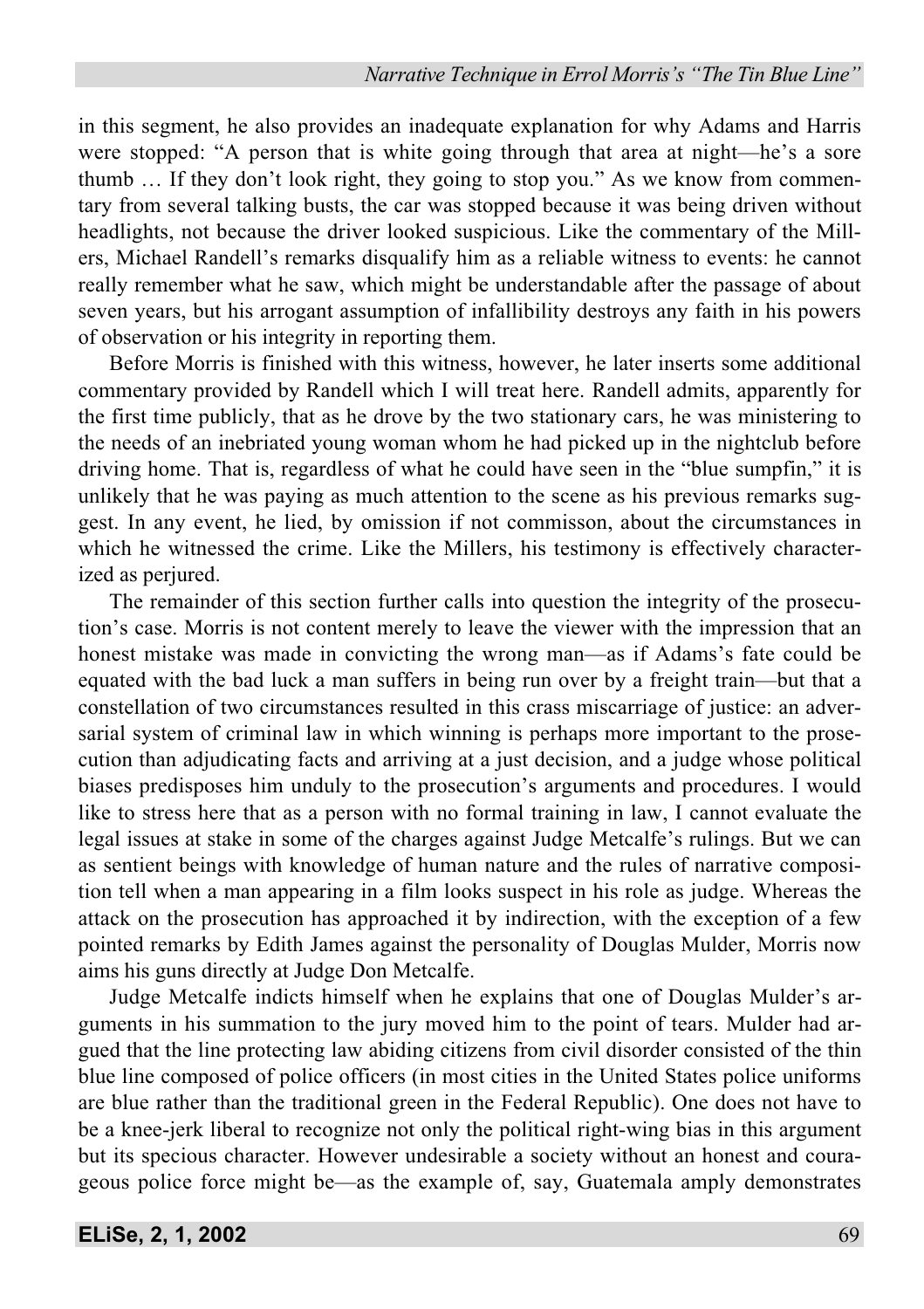(Goldman 2002)—most people recognize that what keeps us safe in bed at night is not the presence of the police but the restraint, developed over hundreds of thousands of years of evolution, that the vast majority of us exercise in not dealing with our neighbors in ways that surface in our darkest dreams. While it may be too much to expect the Judge to express misgivings about such a blatant appeal to the baser instincts of a jury, he ought to recognize that a public expression of sympathy for such an argument might work against him. Moreover, when he states that he has sympathy for a man who might steal to feed his family (not really a crime, surely), or for a seventeen-year-old boy who goes joy-ridding in a car (not a felony comparable to murder) or for a heroine addict who needs the drug (a medical rather than a legal problem), but that he has no compassion for a killer of a policeman, we wonder whether he has the intellectual equipment required of a judge in a capital case. Finally, in his explication of the significance of the Supreme Court's ruling (8-1) against the death sentence in the Adams case, the Judge offers a classic example of chop-logic in which he attempts to turn a humiliating defeat into a face-saving victory. He explains that the Supreme Court has not said that he was wrong in his conduct of the case but merely that they disagreed with him, that he was not *wrong* but merely "incorrect." He also adds up the votes cast by the Appellate Court in Texas (9-0) and the Supreme Court votes (8-1) and concludes that he won 10-8. (According to this reckening, had the Appellate Court voted 5-4 and the Supreme Court 5-4, then a penalty shoot-out would have had to decide the issue!) It is part of Morris's genius as a film maker that he can take a judge whose physical appearance and winsome smile could get him chosen virtually anywhere as the favorite uncle, and then turn him into such an unappealing character. I am decidedly on the side of the viewers who do not much care for the judge. $30$ 

The rest of the segment attacks the prosecution's performance in a straightforward expository manner. Adams is shown to have been found guilty, two Dallas psychaitrists testify that he would be a danger to society if released, and he is sentenced to death; the inadvisability and unreliability of such a procedure is discussed. Adams mentions how often he heard what happens to someone electrocuted in the electric chair, and concludes that the D. A. was not interested in whether he was guilty or not but merely in killing him. David Harris says that he never expressed any interest in what happened to Adams, that after he testified he "was gone." A motion for retrial was denied, despite evidence that a case for armed robbery against Mrs. Miller's daughter was dismissed a week later in the same court by the same judge, Don Metcalfe. Very little of the evidence which Ms. Elba Carr might have presented in the original trial was allowed, because of legal technicalities that are hard for a layperson in law to follow. The commutation of Adams's death sentence to life imprisonment is mentioned, and Adams's lawyer in his appeal, Melvyn Bruder, relates how he thought there would be a retrial when the District

<sup>&</sup>lt;sup>30</sup> Barnouw dislikes him (Barnouw 1995, 137) but not as much as I do, whereas Bordwell and Thompson seem to like him (Bordwell and Thompson 2001, 385).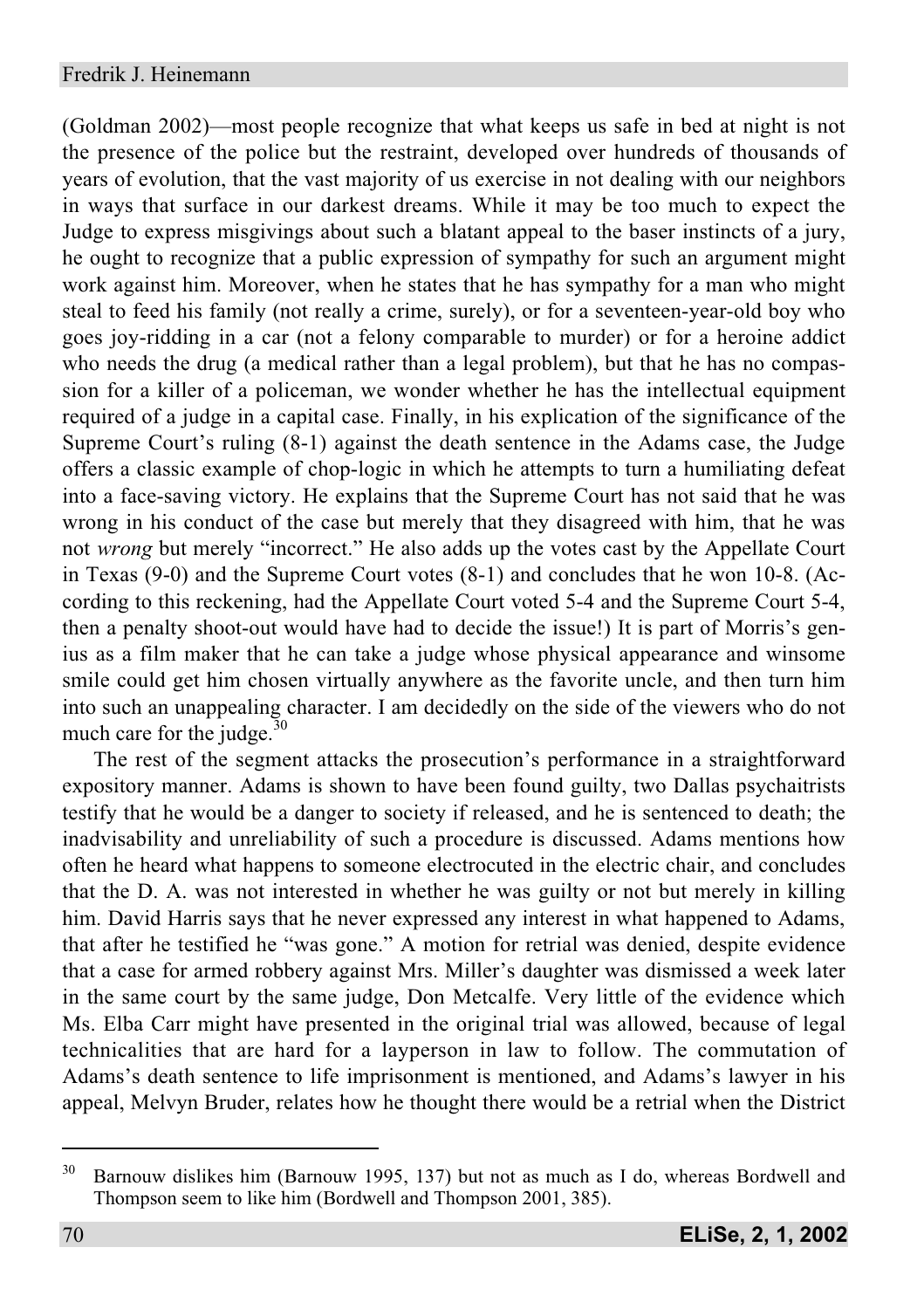Attorney, Henry Wade, expressed the notion that in his book there was no room for a man convicted of murdering a policeman not getting the death penalty; Bruder expresses "shock" that by commuting the sentence the State of Texas decided not to retry Adams, partly, Bruder feels, because they were uncertain that a re-conviction of Adams could be obtained. The Vidor police officer Sam Kittrell tells us that in the meantime David's troubles with the law over the years have not ceased: he was involved in a possible abortive rape case in Vidor; he spent time in a military prison for beating up one of his ranking officers; he was in prison in California, apparently for kidnapping and burglary; and finally he was convicted of murder in nearby Beaumont while in the process of committing a felony (kidnapping, among other things) and sentenced to death. Near the end of this section David more or less unwittingly confesses to being alone in the car and leaving the scene in such a way as to just miss colliding with an oncoming car (the driver of which, strangely enough, seems not to have come forward). Randall Adams comments on Harris, saying both that "kid scares me … He had seven crimes coming down on him … and Dallas County gives him complete immunity for his testimony," and then concludes by quoting his mother who judged on her first night in Dallas, "if there was ever a hell on earth, it's Dallas County." Adams adds, "she's right, she's right."

The last section of the film is composed of Sam Kittrell's potted history of David Harris's childhood, aided by David's own assessment of his strained relationship with his father after the accidental death by drowning as a child of David's one-year-older brother. Perhaps the most convincing reason for believing that David is the killer is his virtual admission on an audiotape (shown playing on camera) that Randall Adams is not guilty. Here we hear Morris's voice for the only time in the film, which prods Harris into ever more precise admissions that he in fact shot Officer Robert Wood.

What is the final lesson we learn from this film? Despite its brilliance and the political debate it raised, we ought not to forget that Adams was granted a hearing that finally freed him in 1989 by a different judge from the one who had originally presided at his trial and had repeatedly turned down his request for a new one and that a virtually new team was in place at the D. A.'s office. It is a moot point, one we can be sure that Randall Dale Adams would not have cared to put to the test, whether he would ever have received a new trial if Mulder, Wade, and Metcalfe forever held the reins of Dallas County justice in their hands. As for statements by those attempting to vindicate the system of justice in Dallas County by pointing out that in some countries Adams would never have been released from prison, they would not have consoled many people who had spent much time in Randall Adams's shoes.